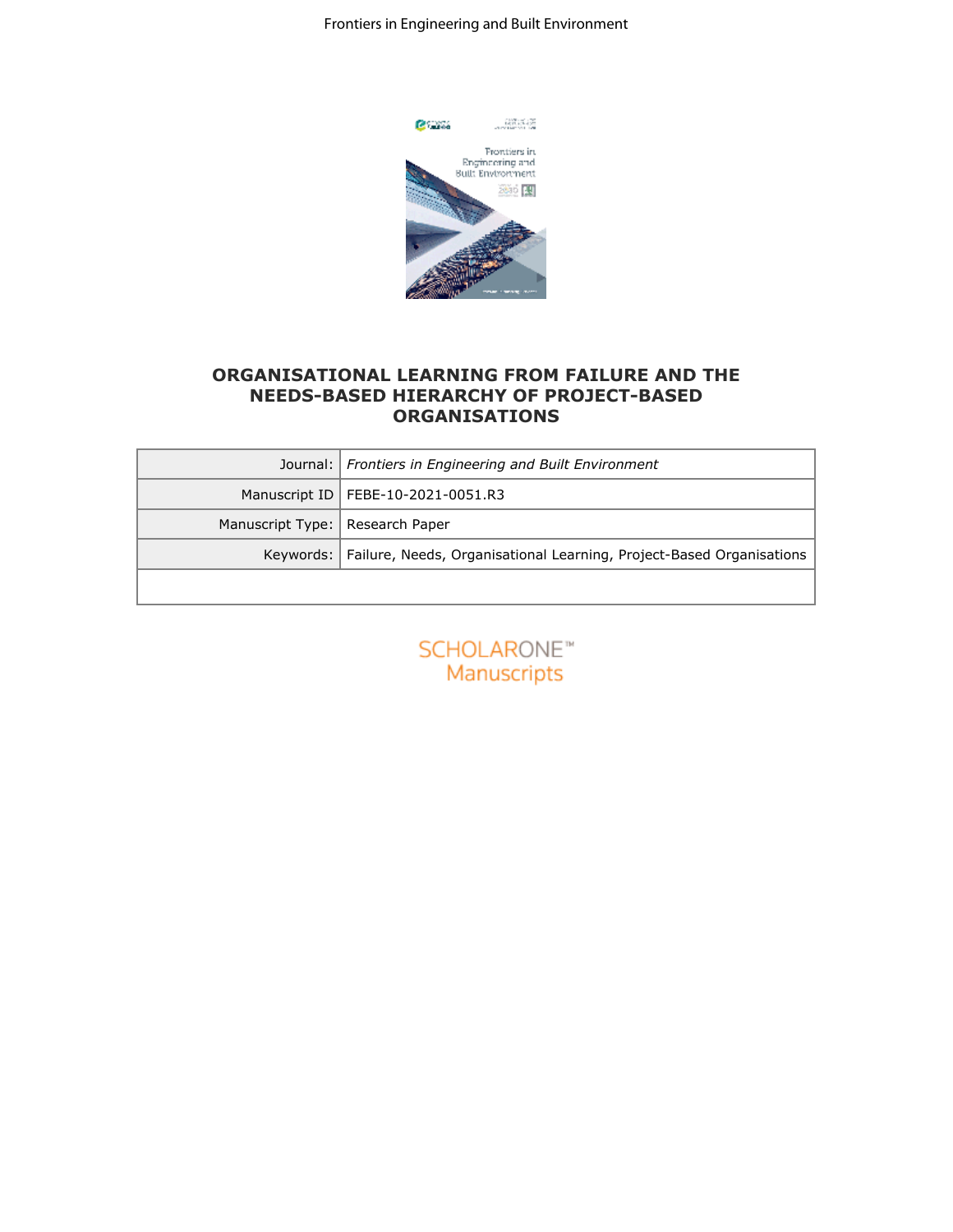# **ORGANISATIONAL LEARNING FROM FAILURE AND THE NEEDS-BASED HIERARCHY OF PROJECT-BASED ORGANISATIONS**

## **Abstract**

**Purpose:** In his 1943 paper "A theory of Human Motivation" Maslow suggested a 'Hierarchy of Needs' as a classification system that described the stimuli for human behaviour. Hence, the purpose of this paper is to analyse project-based organisations (PBOs) reluctance in engaging in organisational learning from past projects failures by relying upon institutional theory Maslow's model.

**Methodology:** Interviews were held with construction professionals from the UK construction industry, and data was analysed using thematic analysis.

FROM THE MEET CONTRAINING FROM FAILURE AND THE NEEDS-<br>
BASED HIERARCHY OF PROJECT-BASED ORCANISATIONS<br>
Abstract<br>
Furnosis, in this 1943 paper 'A fronty of Human Molvator Massive supported a "Herecovy<br>
of Needa" as a disast **Findings:** Besides the need to learn from failures, PBOs' main competing needs revolve around their 'competitiveness'; 'profitability and 'productivity'; (need for) 'repeat business', and; 'reputation and partnering'. Mirroring these needs against Maslow's hierarch of needs, 'competitiveness' and 'profitability' are analogous to foundational 'physiological' and 'safety' needs. The need for 'repeat business' and 'reputation' are approximated with Maslow's 'affiliation' and 'self-esteem' needs, and organisational learning is associated with 'selfactualization'. From an institutional theory's point of view, such response to failure is influenced by the need to show legitimacy and conformity imposed by institutional factors.

**Originality:** Unlike past studies, that present organisational learning within PBOs as though it is a straightforward process, this study highlights the need of understanding various competing needs within a PBO and the external pressure.

**Practical Implications:** Instead of solely relying on technological tools for purpose of organisational learning from failure, PBOs and the sector at large should appreciate the influence of institutional factors and the external environment on learning from failure. Keywords: Failure, Needs, Organisational Learning, Project-Based Organisations.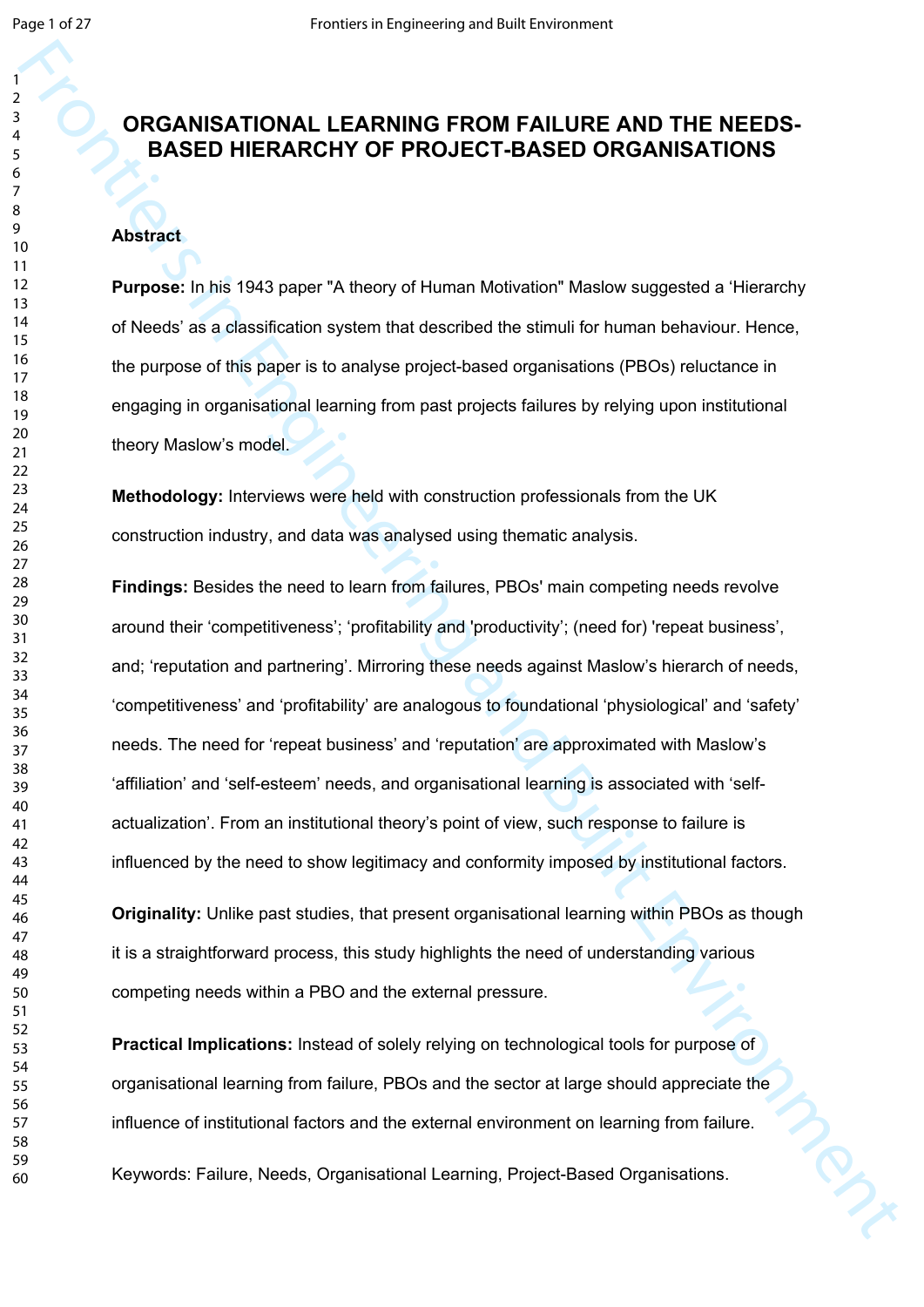# **INTRODUCTION**

Frontiers in Engineering and Built Environment Organisational learning from instances of past experiences, - such as project-related failures,  $-$  is encouraged in many project-based sectors. A, since s this such learning can result in offers-benefits such as innovation, innovation, organisational resilience, and mitigation of worse or similar failures from reoccurring in future (Madsen and Desai, 2010; Zaharee *et al.*, 2021). However, project-based organisations (PBOs) in the construction sector rarely seem to engage in learning from project-related failures. Considering Turabik and Baskan's  $(2015)(\text{Dekker's}_x(2013))$  observations that organisations have business goals that they need to meet, the low engagement in learning from project-related failures amongst PBOs may be associated with the challenge of trying to meet more immediate competing business goals. Therefore, the main objective of this study is to contribute to the growing body of project behaviour research (Unterhitzenberger, 2021) by identifying the competing needs of construction PBOs and understanding their influence on the process of learning from failures. This is also-based on the understanding that though opportunities present themselves in learning from past experiences or adopting new technological advancements and methodologies, PBOs tend to respond otherwise by focusing on meeting more their immediate organisational needs which in most instances are profitability and competitiveness.

# **THEORETICAL BACKGROUND**

Though it is acknowledged that learning from past experiences within PBOs enhances organisations' their performance, there are challenges that hinder the successful implementation of that process (Zaharee *et al.*, 2021). To better understand PBOs' rather slow response to learning from failure, the study adopts institutional Institutional theory  $t$ Theory which elaborates the influence of norms and practices on organisations' strategic responses or behaviour. In addition, unlike past studies that have reviewed strategic responses from an institutional perspective such as Oliver (1991) and Santos and Pache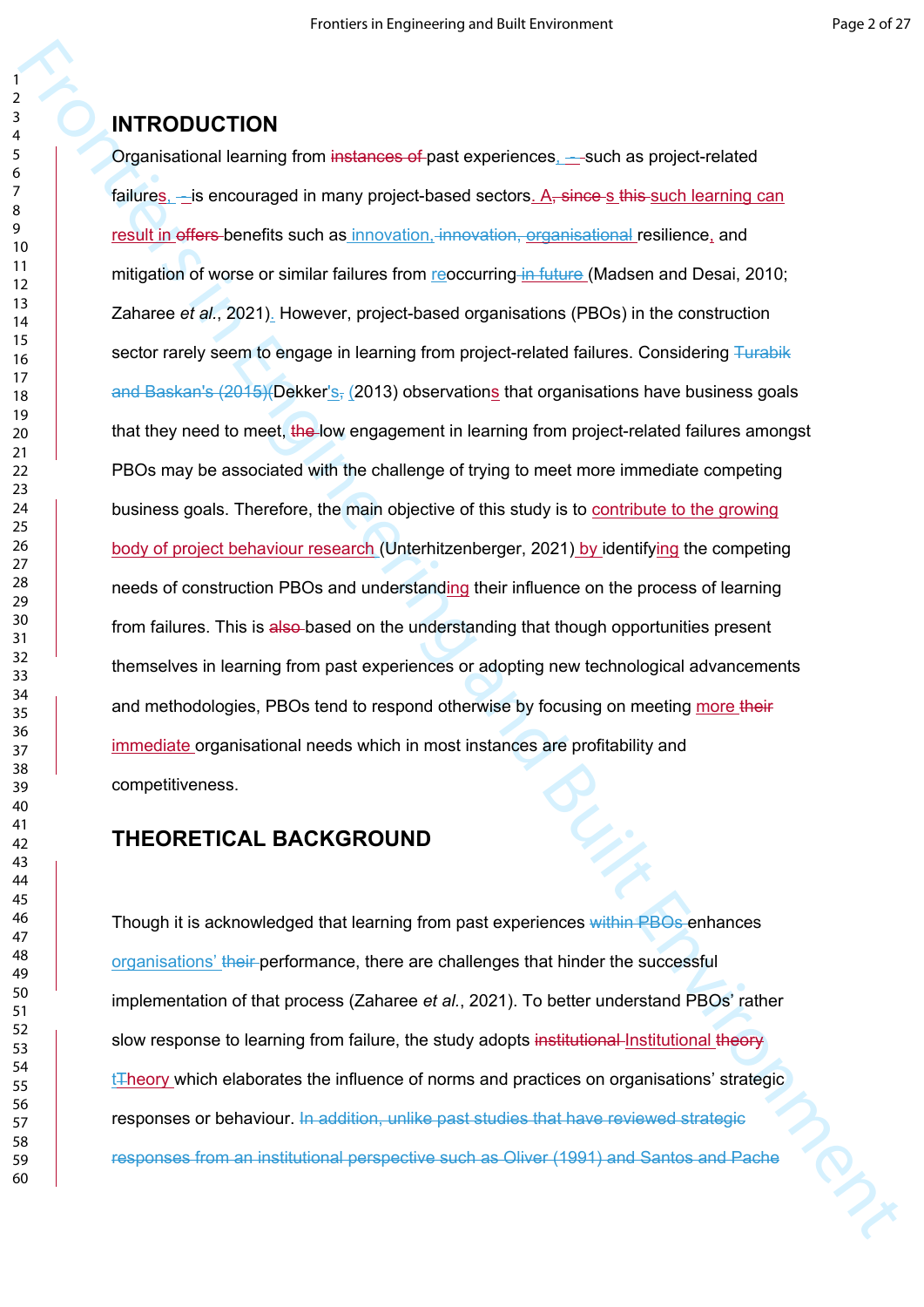(2010) by only identifying generic internal motives or demands, this study then attempts to provide specific examples, based onas related to Maslow's (1943) hierarchy of needs. This is also more focused on PBOs learning from failure within the construction sector.

#### **Institutional Factors Influencing PBOs Strategic Response**

Frontiers in the technologies and control of the consistency of the consistency of the conservative of the conservative of the conservative of the conservative of the conservative of the conservative of the conservative of Fundamentally, (Yin and Jamali, (2021) contend that organisational strategic responses are in-part influenced by the external environment via institutional factors. These include demand for social legitimacy, professionalism, competition, conformance and economic efficiency (DiMaggio and Powell, 1983; Oliver, 1991; Yin and Jamali, 2021). This leads to a conflict between the internal and external demands of an organisation (Santos and Pache, 2010). In view of such, scholars (Oliver, 1991; Santos and Pache, 2010) contend that organisations will either comply or avoid conforming to such external demands as observed in a recent studies by (Kerlin, *et al.* Peng and Cui, (2021) and Yin and Jamali (2021). To illustrate such responses or behaviour amongstwithin a PBOs with respect to learning from failures, it is worth considering strategic responses identified earlier by Oliver (1991) shown in Table 1 below. For purposes of scoping, this study is focused on 'acquiescence' and 'avoidance' type of responses.

#### **Insert - Table 1 : Strategic Responses by Organizations to Institutional Processes**

For purposes of scoping, this study is focused on 'acquiescence' and 'avoidance' type of responses. RSuch responses shown in Table 1 above can be attributed to two factors identified by Oliver (1991) namely: the 'context' or external pressure, and; i'internal interests or /motives' of an organisations.

#### *Context Factors*

Context factors highlight the fact that organisations are interconnected with (Yin and Jamali-(2021) recommending that it is either organisations 'collaborate' or 'collide'. Consequently,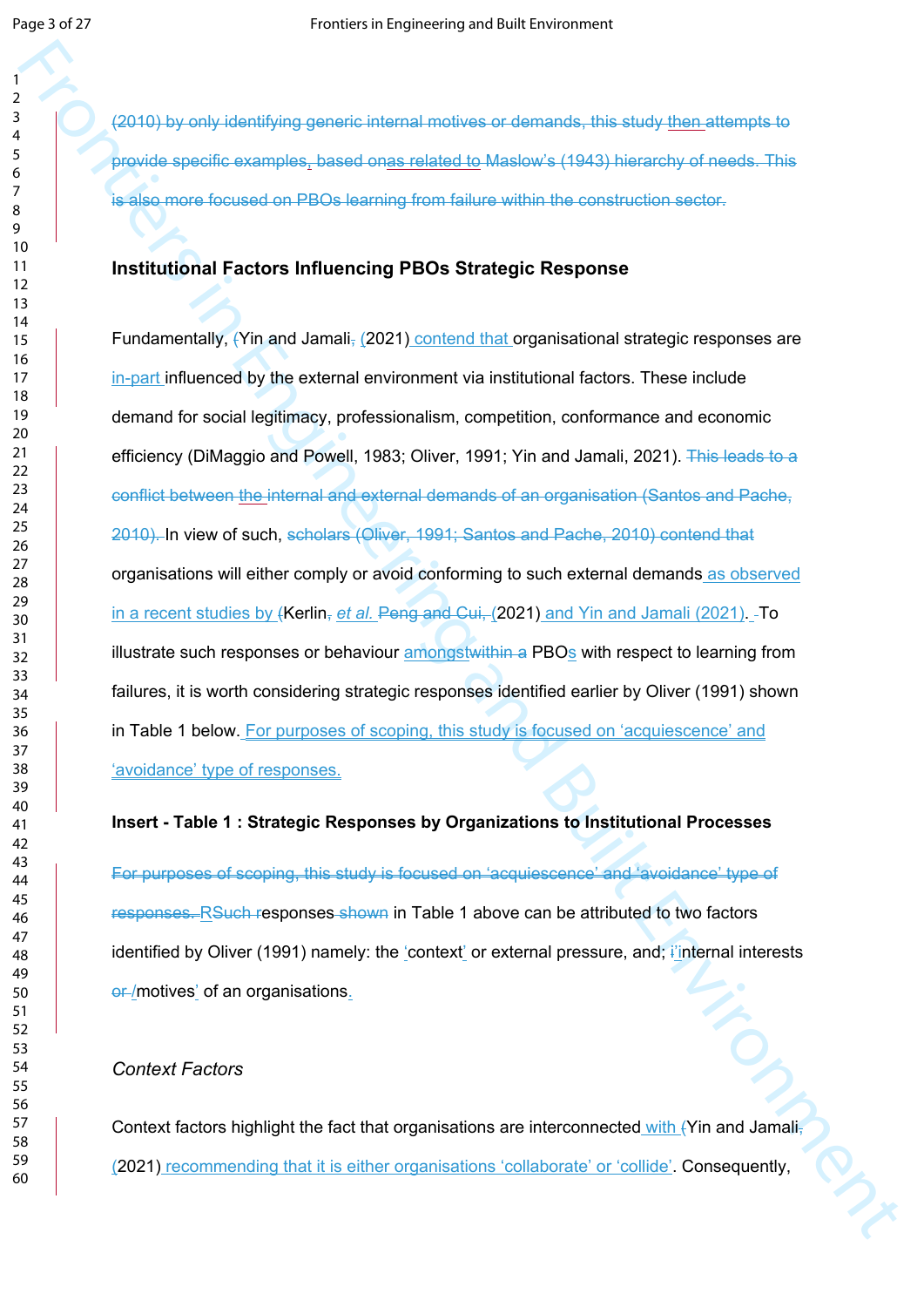For survival, organisations should be restorated to entermis derivations and expectations such<br>
as a social worstmess and attaitivity (since and 19 tark 2010). Specifically, the schemes<br>
organisation of the method of the f for survival, organisations should be responsive to external demands and expectations such as social worthiness and stability (Santos and Pache, 2010). Specifically, the external environment/context is influenced by the three institutional pillars, these being the: Rthe regulatory  $p$ Pillar – v $\frac{p}{q}$  regulatory bodies such as the Hhealth and Ssafety Eexecutive and, government bodies demanding conformance to specifications and regulations; Neormative Ppillar – Tthrough -related organisations such as professional bodies demanding good practice, and; Ceultural-cognitive Ppillar related organisations- influence from such as peer PBOs and end users. In view of that, (Yin and Jamali, (2021) contend that organisations are faced with the challenge of institutional complexity ingleading to struggles such as profit maximization versus social benefits.

Accordingly, though PBOs are expected to learn from failure, the external institutions such as the client and regulatory bodies expect them to deliver projects without any 'failures' such as for example, or project delays. Hence, if in an event of a PBO experiencesing failure(s) on a project, itsuch a PBO risks losing itstheir competitiveness or 'social worthiness'. Therefore In that regard. PBOs may hide their failures in order for them to show 'social worthiness' or 'stability' and remain competitive. Consequently, the response to the sector's call for sharing and learning from past failures is 'avoidance'.

#### *Internal Demands*

IFrom an institutionally perspective,, it is argued that organisations are interest driven and endeavour to attain stability and legitimacy (DiMaggio and Powell, 1983; Oliver, 1991; Santos and Pache, 2010; Yin and Jamali, 2021). More recently, Yin and Jamali (2021) contend that such varying interests or institutional logics include profit maximization, value creation, social benefits, political control and public service. On the other handYetHowever, whilst PBOs may be pursuing internal organisational interests, the power to attain stability and legitimacy is associated with the external environment as observed by (Oliver, 41991). Faced with such a struggleConsequently, though organisations may have motives that are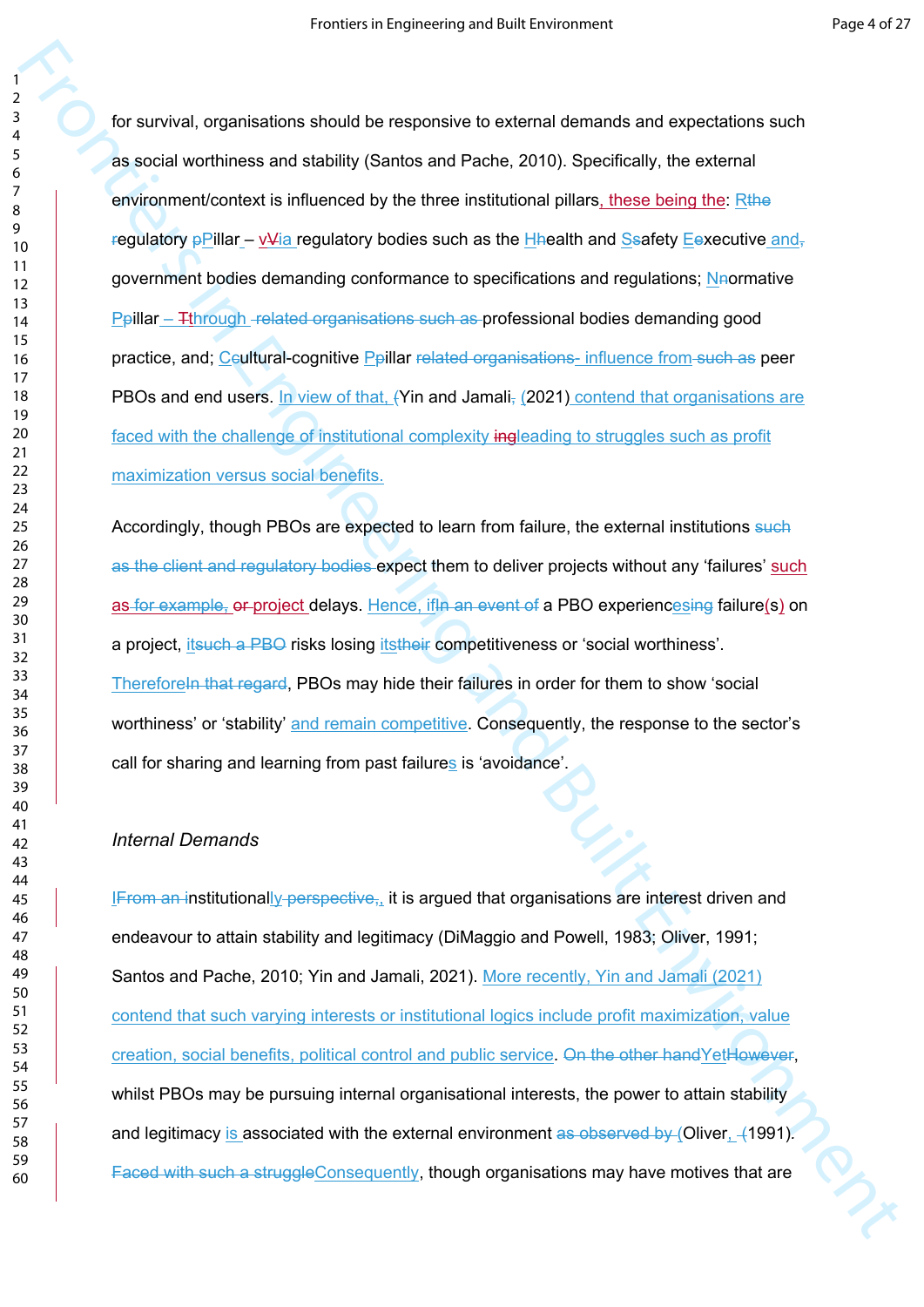socially motivated, in a not so explicit manner organisations **PBOs** tend to focus more on self-interest behaviour such as productivity and profitability (Oliver, 1991). Thus, PBOs tend to focus more on internal motives of productivity and profitability. Additionally, any organisation sharing their past failures openly risks denting their competitiveness or social worthiness. In such a caseConsequentlyTherefore, PBOs would rather engage less in learning or sharing failures since it is regarded as a non-revenue generating activity and a threat to their competitiveness.

### **PBOs and Maslow's Hierarchy of Needs**

Frontiers in a not to condent manner commissions. PROs for the focus more or<br> **Engineering considerable and a** processively and portionally (Diversion), This is the considerable and a<br>
considerable or probability and a str Unlike past studies that have identified specific strategic responses shown in Table 1, -this study further analyses internal PBOs' demands that lead to a lack of engagement in learning from past failure. This is by considering Maslow's (1943) hierarchy of needs which highlights motivation as the underlying influence of human behaviour. In addition, past studies present learning from failure as a straightforward process by relying on past project reviews. Yet this study highlights the need to pay particular attention to vying institutional needs such as profitability, social legitimacy and competition. Worth stating is that there are several motivation theories. However, Maslow's theory was chosen based on its emphasis on an organisation/individual focusing on a present need to structure and organise their future activities. This aligns with this study's argument that faced with the desire to meet internal needs such as competitiveness and profitability, PBOs rarely engage in learning from failures. Additionally, Bozyigit (2021) notes that Maslow's theory has similarities (and also serves as basis of understanding/developing other theories) with other motivation theories such as Herzberg's dual factor theory and 'existence, relatedness and growth' theory by Alderfer (1989). Maslow's theory structured approach to needs (Bozyigit, 2021) also serves as a guide in classifying contractors' vying needs.

Furthermore F, though it is argued that Maslow's (1943) hierarchy of needs cannot be considered for 'organisational' analysis, the study relies on two aspects. Firstly, the structure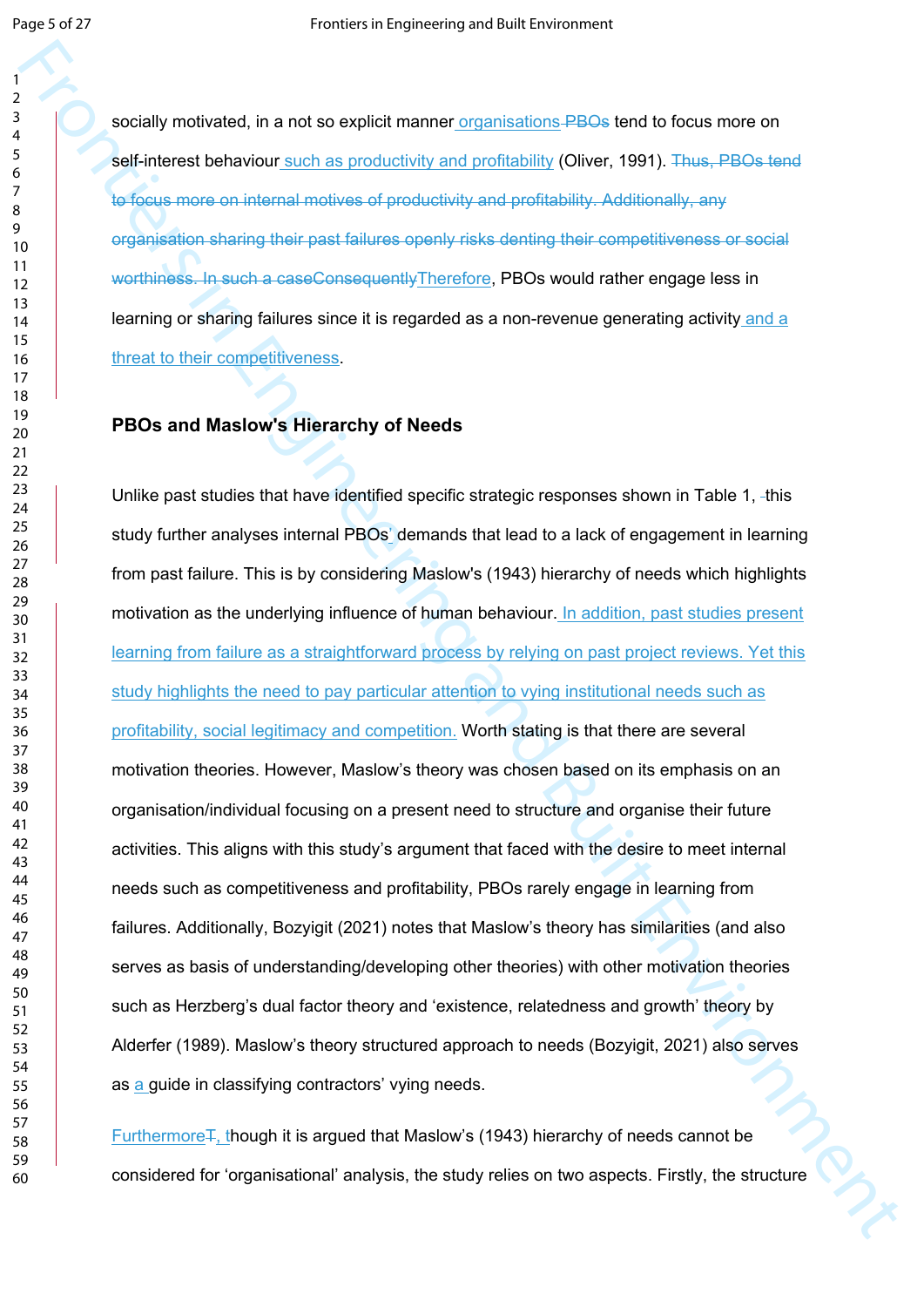and features of PBOs and secondly, understanding whether organisational learning occurs via 'individuals' or the 'organisation'. Therefore, Oof particular interest to this study with regard to this research is Gemünden's *et al.* (2018) and Miterev's *et al.* (2017) inclusion of the 'human resource' and 'people' respectively in the structure of PBOs. Thuserefore, unlike the general perception of PBOs as organisations which deliver projects, the study agrees with Gemünden *et al.* (2018) view of PBOs as a 'premise' 'where learning occurs'. This also aligns with Morgan's (1986)the metaphoric view of an organisations as a 'brain' and not necessarily a 'machine' since learning takes place within them (Yeo, 2005).

In addition,  $\pm$  this study contends agrees with scholars who contend that organisational learning can only be achieved through the collective learning of individuals by means of social interaction with those who poses the needed knowledge (Friedman *et al*, Lipshitz and Popper, 2005; Yeo, 2005). This aligns with scholars (Yeo, 2005; Sense, 2007) who appreciate the reciprocal interaction between the individuals and the

environment/organisation in the learning process (Yeo, 2005). This is because, it is almost impossible to imagine an organisation that exists without individual members and. However, for individuals to learn, the organisation should facilitate a conducive environment for learning. This aligns with scholars (Yeo, 2005; Sense, 2007) who appreciate the reciprocal interaction between the individuals and the environment in the learning process.

From the state of PROs and secondly, understanding whether organisational fearing occurs<br>
From individuals of the Granical Contract C. Oristantial fracteristic transitions of the Christian Contract Contract Contract Contr Thus, the study adopts the depiction of an organisation's behaviour towards learning is depicted via the collective response of its people or individual professionals working within construction PBOs. Equally, Maslow's hierarchy of needs theory is here applied at the organisational-level instead of the usual individual-level based on; anthropomorphism, which associates humanlike behaviour to an organisation, in this case learning, and; the understanding that impact on individuals reflects on an organisation (Sharma and Lenka, 2019). See also Singh and Holmstrom (2015) who apply the theory in analysing organisational needs with respect to innovation.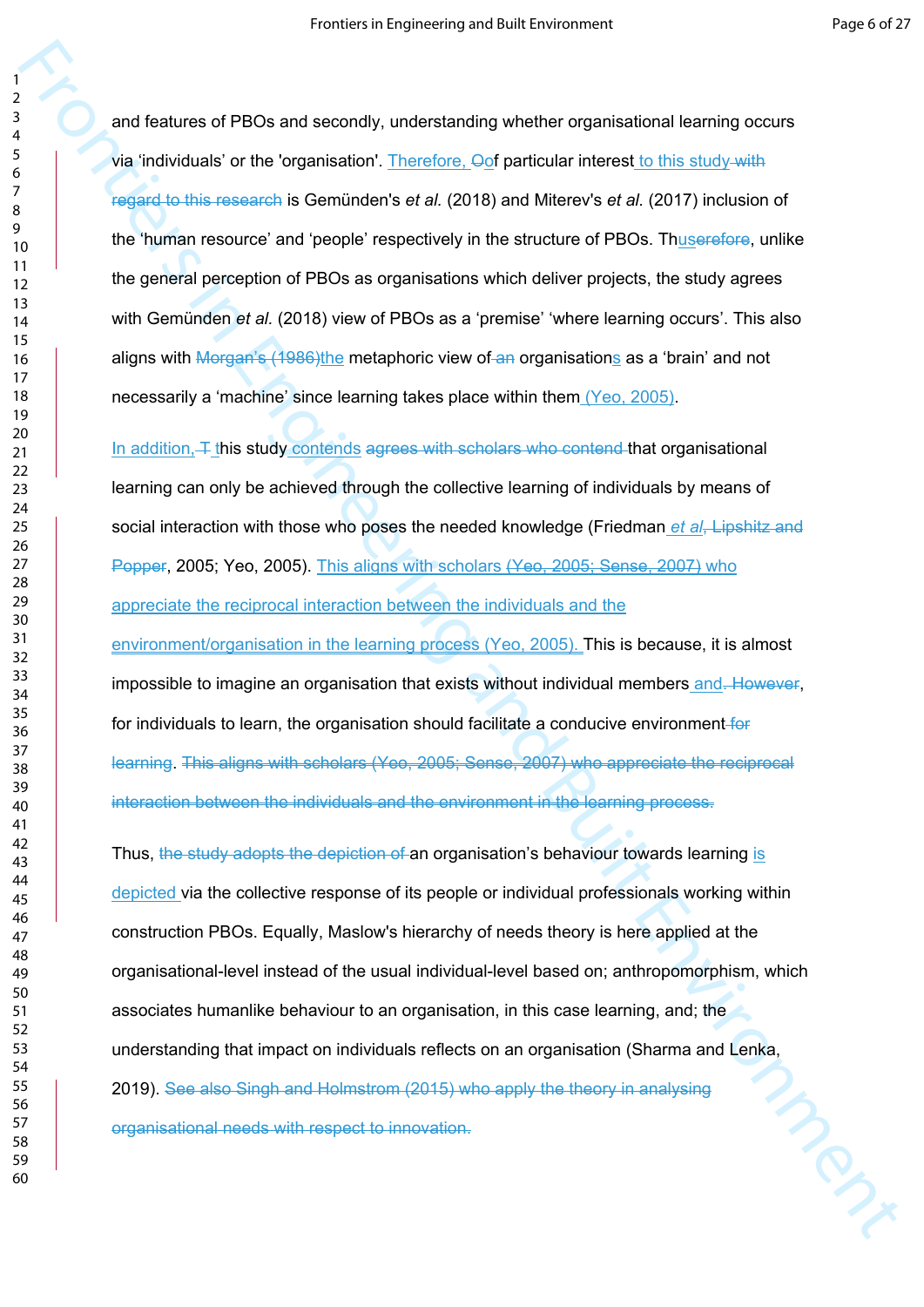#### 

## *Organisational learning from failure and Maslow's Hierarch of Needs*

Though several definitions of organisational learning exist, this study subscribes to the view that organisational learning involves a process of learning from disturbances, errors or problems, evaluating of past behaviours, and reinverting new ones (Sharma and Lenka, 2019)(Lipshitz *et al.,* 2002; Sharma and Lenka, 2019). Furthermore, this study focuses on learning from failure(s) instead of success, as these are typically solution oriented and have more lasting influence, than when compared with learning from success (Madsen and Desai, 2010). Yet, even with its supposed benefits such as innovation and competitiveness, recent studies show that organisations rarely engage in organisational learning from failure (Zaharee *et al.*, 2021).

From the technique and detections of the properties in the state of Needal<br>
Frontiers incrementations of regardinational business in the state subscribes to the viron<br>
Transformation and detections in the state of the stat To better understand some of the factors that may influence the low engagement in learning from failure-related incidents, Maslow's (1943) hierarchy of needs was adopted to act as an illustrative metaphor for the behaviour of organisations towards learning from failure. Specifically, Maslow's hierarchy of needs is used to make explicit internal organisational motives identified by Oliver (1991) as one the factors influencing strategic responses. Accordingly, it is argued that PBOs, though encouraged to learn from past project-related failures by the external environment, there are seemingly internal needs that they focus on instead. In relation to organisational learning from failure, these PBOs' internal needs are regarded as analogous toidentified by Maslow's (1943) needs and are are further elaborated as follows:

**Physiological Needs - These are basic needs for existence. For people they -and** include food, shelter and water. If these needsthese  $\gamma$  are not met, then other needs are pushed in the background with all immediate efforts and future orientation being centred on meeting these needs. For the case of PBOs, it is theorised that 'physiological needs' may be associated with the 'need' to be competitive, 'win and commence new projects' as the basis of present and future earnings and existence.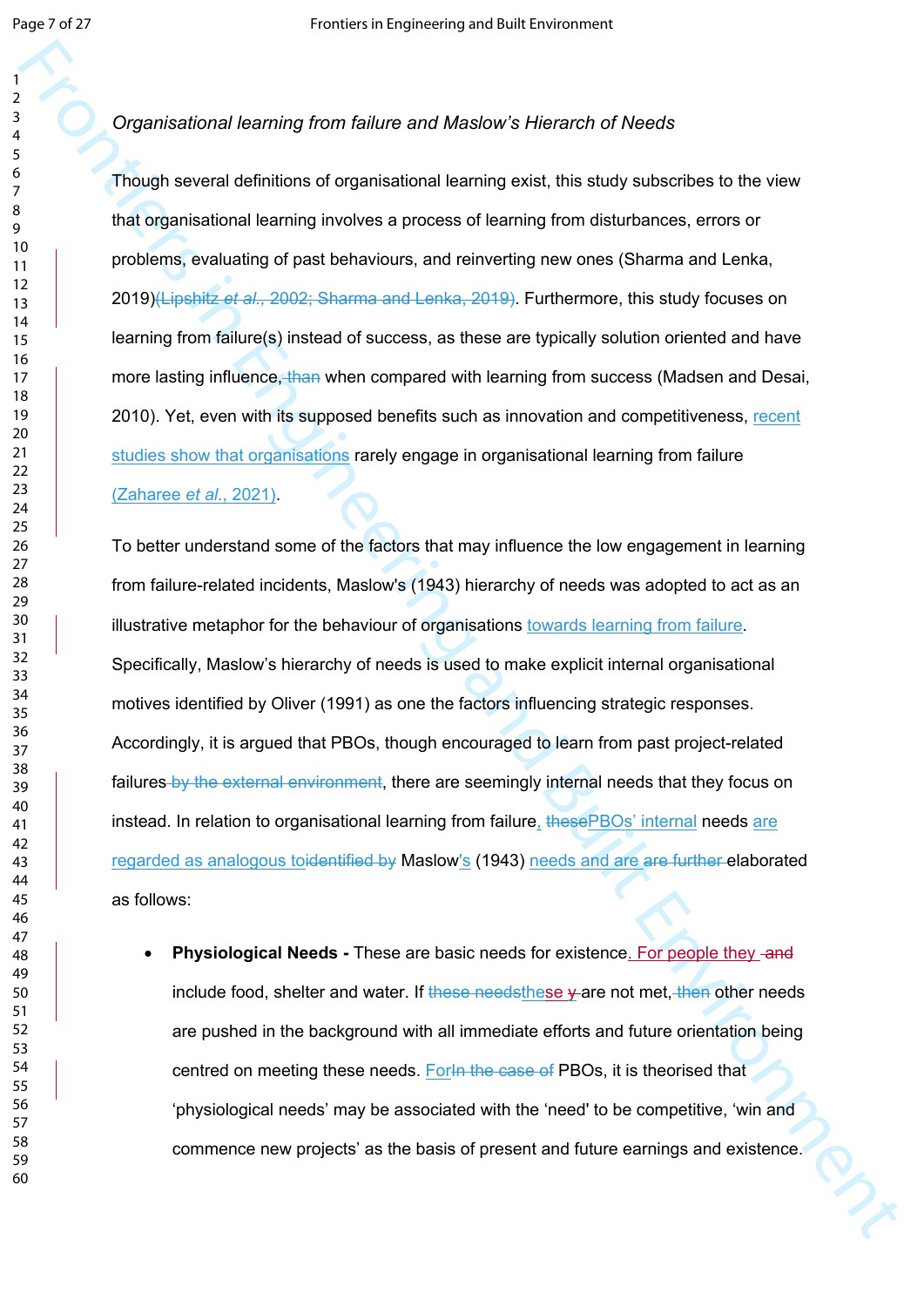Hence, the idea of learning, may be rarely considered on par with these immediate needs. Failures may be hidden or not even realised in order to be 'competitive' or acquire social worthiness and legitimacy (Kuipers and Wolbers, 2021; Zaharee *et al.*, 2021).

- **Safety Needs** Maslow's (1943) examples include security, health, stability, and safety. Here, one could associate PBOs' 'safety needs' with 'profitability' and 'productivity'. Hence, learning is rarely considered because PBOs focus more on 'safety-seeking' and 'profit making' activities such as risk management and planning. Anything out of pattern, such as failure is unwelcome. Therefore, learning from failure is rarely considered, as it is perceived as an 'unproductive' and 'unprofitable' activity (RICS, 2016). Consequently, in order to remain competitive, PBOs present their firms or projects as being 'profitable' even when their 'profitability' is 'threatened'. Such may only be noticed when a firm finally goes bust like recent prominent examples presented in the NAO (2020) report.
- Frontier, the idea of learning, may be needy considered on par with these immediate<br>
meets, Fallices may be indeferse more level means (Malices and Wolbers, 2021; Zaharos et al., 2021).<br>
A sample was continues and leading **Affiliation Needs –** These are related with belongingness and friendship. In our study, this is associated with the need for 'repeat business'. Primarily, having been competitive and profitable, every PBO would value the opportunity of repeat business. However, experiencing or revealing failure during the project delivery process may be regarded as a threat to achieving the 'affiliation need' of 'repeat business'. This also creates friction between sharing failures and social worthiness of an organisation which leads to taking defensive measures (mostly denying or externalising failure)- referred to as 'impression management' by (Kibler *et al.*, 2021)(Oliver, 1991). Hence, failure maybe hidden or not accepted and externalised by blaming others in the supply chain This is in a bid to sustain the 'repeat business' and in the long quest, maintain social worthiness and conformance.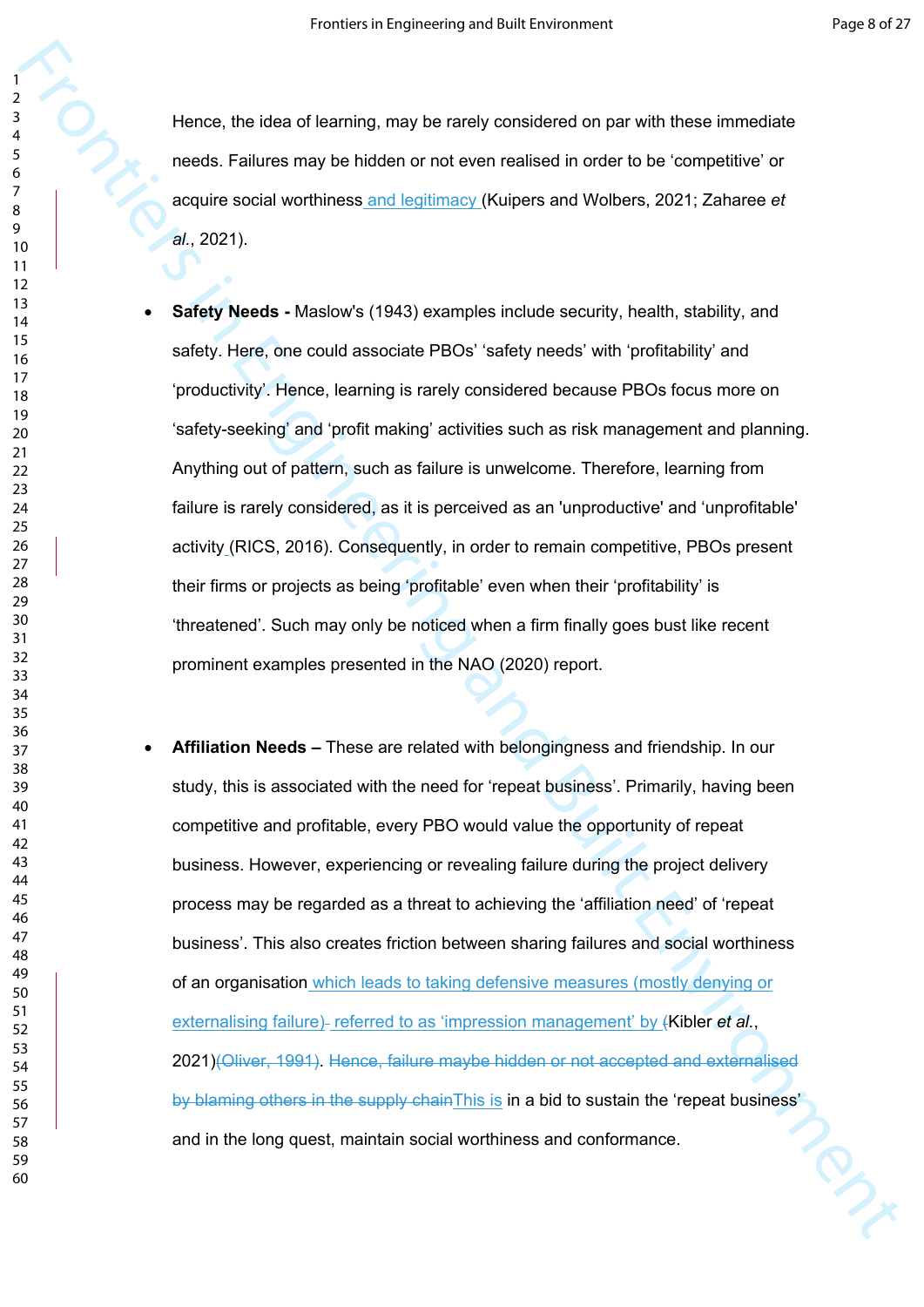**Esteem Needs - Examples include one's self esteem and respect, respect from** others, reputation, and recognition. The study associates 'self-esteem' needs with 'reputation' and 'partnering'. Trends of 'reputation' and 'recognition' may also be observed from PBOs' desire to be considered for sectoral awards. Faced with such a need, some PBOs may engage in 'self-evaluation', which, essentially is learning. However, failures may be hidden or externalised to protect their 'reputation'. This is also in a bid to present a PBO as being 'capable' and sustain itsthe social worthiness. Such behaviour can likened to 'self-focused impression management' through self-enhancement and promotion (Kibler *et al.,* 2021).

From Meeta - Examples include one's self-steem and respect, respect from<br>
The my coupline and recognization The subsyssications of encircles with<br>  $\frac{1}{k}$ <br>  $\frac{1}{k}$ <br>  $\frac{1}{k}$ <br>  $\frac{1}{k}$ <br>  $\frac{1}{k}$ <br>  $\frac{1}{k}$ <br>  $\frac{1}{k}$  **Self-actualisation Needs:** Examples include self-fulfilment and achieving one's potential. Since these vary depending on an individual as observed by scholars (Alderfer, 1989; Kaur, 2013), similarly, one PBO's 'self-actualisation' varies from that of others. For scoping purposespurposes, the study associates 'self-actualisation' with organisational learning from the past failures. It is argued We contend that having established their 'importance' or 'reputation', PBOs may be willing to share their failures and show how they succeeded in challenging times. However, PBOs may equally hide their failure or externalise them since it may threaten their 'selfactualization' through defensive impression management practices (Kibler *et al.,* 2021).

However, Maslow's theory should be used with caution since the theory has a number of limitations and does not apply to all situations. These include the hierarchical approach to motivation, the assumption that needs can be 'fully satisfied' and a lack of empirical evidence for most of its conclusions (Alderfer, 1989; Kaur, 2013). Kaur (2013) also adds that the theory assumes as though actors and the environment are the same which is not the case, especially in a project setting since PBOs and projects are unique. The dynamic nature of the environment within which PBOs operate can be appreciated from contextual and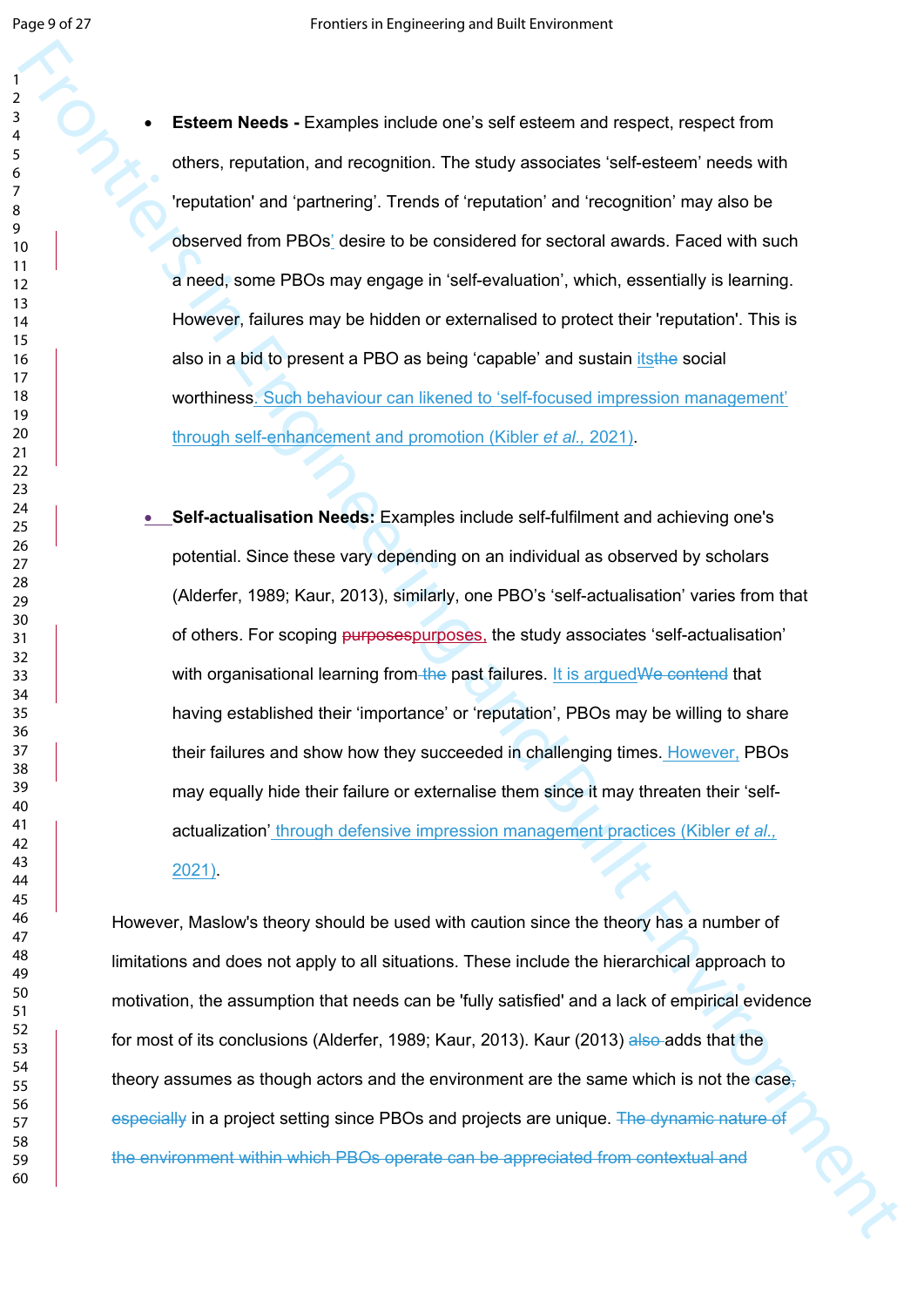organisational motives that are at conflict (Oliver, 1991; Santos and Pache, 2010).

### Research Methods Research Methods

An exploratory approach was adopted involving 18 semi-structured interviews with a purposively selected range of construction professionals including designers, planners, directors and quantity surveyors as (showns in Table 2 below). In order to cover participants in different and distant locations, the study adopted both face-to-face and virtual interviews. For consistency, participants were asked the same standard questions with responses being raudio recorded using an audio recorder and reflective notes being taken throughout.

## **Insert Table 2 Summary of Research Participants' Information**

Realising the sensitive nature of failure with participants not being keen to openly engage in sharing failure related information, the study also adopted a snowball sampling approach. This was by gaining trust from initial participants/contacts who further recommended other possible participants who were then vetted for suitability. Only After 18 interviews were conducted, data having reached the level of saturation was seemingly achieved , aswith no furtherlimited new information/insights were being generated from the latter interviews (Bryman, 2012).

From the matter in the state of the state of the state of the state of the state of the state of the state of the state of the state of the state of the state of the state of the state of the state of the state of the stat The responsesData were was then analysed using thematic analysis (Bryman, 2012). Based on that Maslow's (1943) hierarchy of needs have beenwere identified as the main themes of needs within PBOs. Considering Bryman (2012) the data analysis process involved the following activities. The first stage involved; transcription of interviews using NVivo  $12\frac{1}{3}$ exploring background of text. The second staged involved thematic data analysis involving the following steps; re-reading the transcript to extract themes; data reduction (summarising and grouping the themes); relating the themes with literature, ; identification of themes and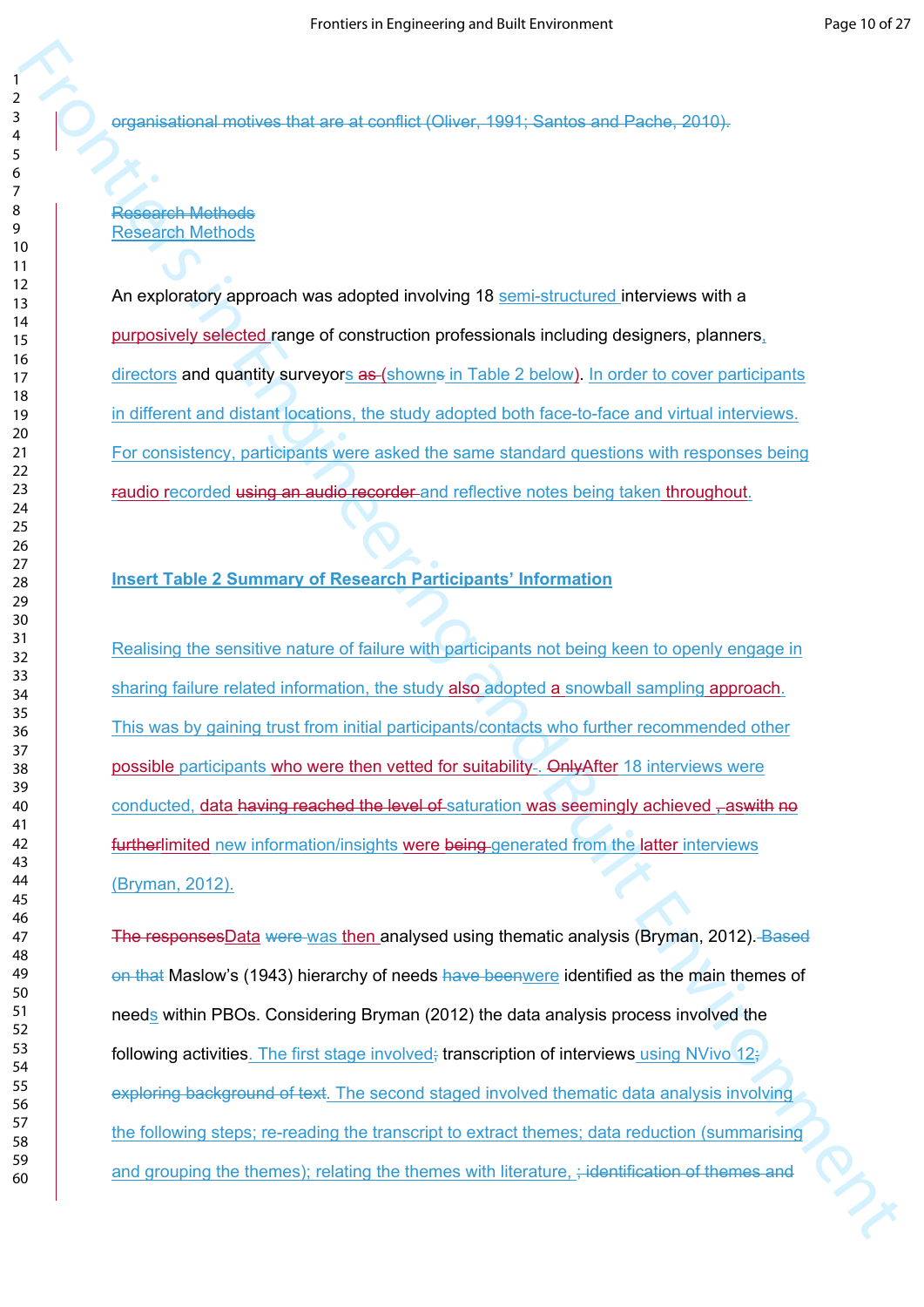coding, and; data interpretation and discussion. From a philosophical point of view, an interpretivism epistemological stance was adopted since it aligns with the subjective nature of failure and the following two reasons as observed by Bryman (2012). Firstly, interpretivism does not take a realist approach which argues that there is a 'reality' out there to be captured. Secondly, from an interpretivists perspective, reality is dependent on the members being interviewed and their social setting. ConsequentlySubsequentlyTherefore, PBOs' reality of organisational learning from failure is influenced by the struggle between 'internal needs' and the 'external pressure'.

# **FINDINGS AND DISCUSSIONS**

The initial findings are based on responses to the following questions employed in the semistructured interviews: a) What is project failure? b) How do you measure project failure? c) What are the barriers to organisational learning from failure?

#### *Definition and measurement of failure:*

From the main and contains and discussion. From a philosophical point of view, an interpretation of discussion and discussion from a philosophical point the subgestive nature<br>
follows and Built Environment of the subset of Though participants had variously identified low-levels of levels of client satisfaction, by and not meeting projects objectives (which highlights the external/context demands), when defining and measuring project failure, the emphasis for PBOs was placed on 'profitability' and 'productivity'. Participant 17 indicated that a failed project is *"any project that makes a loss. And any project that doesn't meet the client's brief".* Similarly, Participant 11 emphasized that *"the big one, the success of a project, is 'you have you actually made some money'… you could be success for your client, [but if] you have not made any money, so you would [only] be a success in your client's eye, but you would not be very successful, in our MD's [managing director's] mind".* This illustrates a the struggle between context needs and that of the internal organisation needs which will needrequire to be harmonised as observed by Santos and Pache (2010).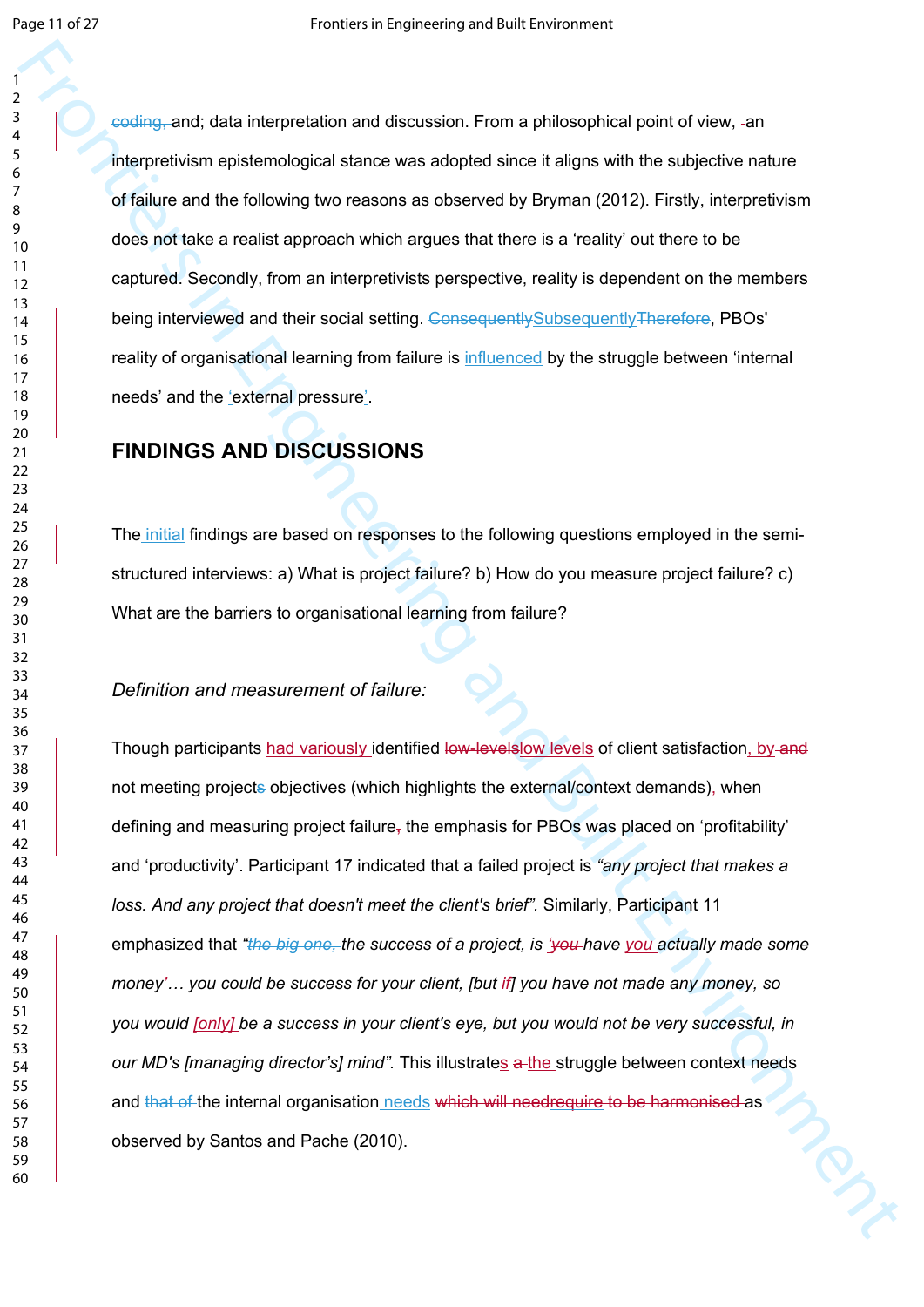Accordingly, to identify other needs within a PBO, the following 'Maslowesque' themes of PBOs' 'needs' around organisational learning from instances of project failure have been identified. However, it is worth noting that, and as a limitation of Maslow's theory, the listed themes are non-linear since there is no clear distinction when transitioning from 'unsatisfied' to 'satisfied' (Alderfer, 1989; Kaur, 2013). Furthermore, unlike Maslow's proposition of satisfaction of lower needs, Alderfer's (1989) findings indicate that the more individuals have, the more they demand. Hence PBOs continuously struggle to meet the identified needs.

#### *Theme 1 - Physiological Needs - Competitiveness and Starting a New Project(s).*

PBO's physiological needs have been associated with 'competitiveness' and 'starting new projects' which may distract them from capturing and sharing lessons from project-related failures. For instance, Participant 1 indicated that as a barrier to learning "*it's usually time pressures, that is the biggest thing… as soon as you finish one project you are straight to the next one".* The focus on competitiveness was also cited by Participant 2 and the (RICS, (2016) in that openly discussing failures risks damaging their competitiveness. Similarly, Participant 11 reasons that (sic) *"…we don't want to share any failures as such with any of our competitors either to be fair".* 

Accordingly, to identify other needs within a PBD, the following Maslovesque' themes of<br>
FBDs resear accuracy agentission alsering from Instantos of points factors in the following the state from the state for the state o Evidently, the need to be, and be seen to be competitive hinders the process of learning. From an in institutional point of viewperspective, the process of learning from failure is affected by PBOs' need to respond to social worthiness, legitimacy and conformance (Oliver, 1991). In such instances, failures are hidden, lessons are rarely shared with a lack of reflection on past projects for purposes of learning due to the 'need' to commence new projects or demonstrate 'social worthiness'. This also aligns with other studies which also observe similar defensive responses to failure in order to present a better image of themselves or sustain their legitimacy (De Keyser *et al.*, 2021; Kibler *et al.*, 2021; Zaharee *et al.*, 2021).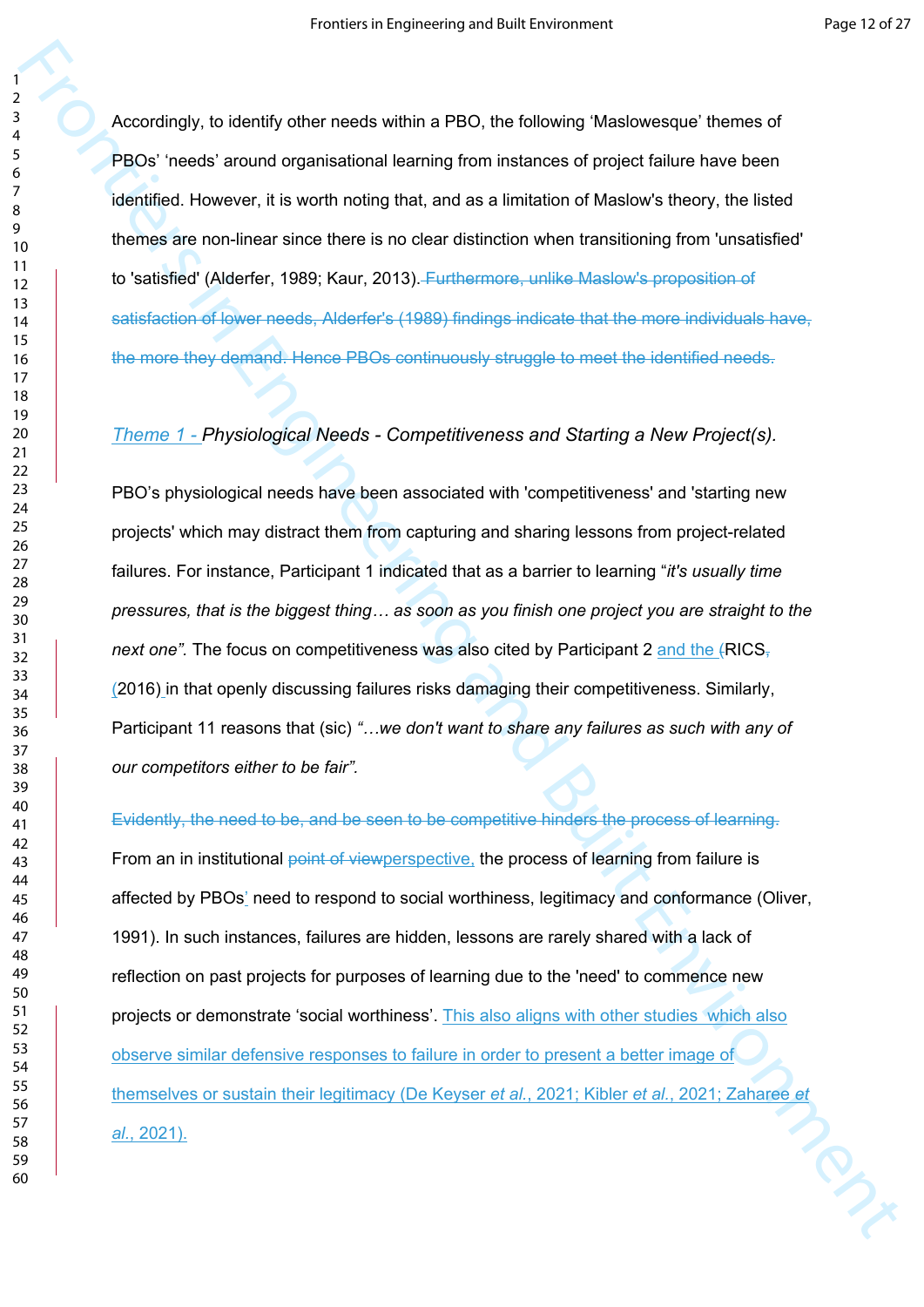#### 

*Theme 2 - The Safety Needs – Focus on Profitability and Productivity*

From 2. The Safety Needs - Focus on Profilability and Productivity<br>
Amongst PROs, haddy vests in an associated with demant profilability and productivity<br>
or finalizing the task at hand asis take the centre esgo. Plantapar Amongst PBOs, 'safety needs' in are associated with form of 'profitability' and 'productivity' or 'finishing the task at hand' also take the centre stage. Participant 5 echoed that *"when you watch construction in practice, it's always the pressure of what's happening now… the constant pressure to be working, to be seen to be moving".* This may be associated with PBOs focusing on 'productivity' in order to claim against the contract sum. In addition, PBOs and also respond to the external pressure from the regulatory pillar in form of the time constraint as per the contract (RICS, 2016). The safety need in form of 'profitability' can also be observed from Participant 5 response to causes of failure that *"it's the low profits; not allowing investments in the systems to improve…".* Learning in some PBOs with such orientation is there forthere fore seen as an opportunity cost, because of loss of time. If learning is to be done, certain PBOs may only consider free training as observed by Participant 7 that "*if somebody wanted to go and do something [learning], they always get to go if there is a bursary or it's free".* Similarly, Participant 18 indicated that *"learning from failure does not pay the bills"* as one of the reasons for the less engagement in organisational learning from failures which is regarded as 'unproductive' or 'unprofitable'. This also aligns with the RICS' (2016) findings that PBOs rarely engage in lessons learnt event since they do not generate revenue.

Besides that, Participant 7 indicated that they may engage in continuous professional development (CPD) and professional body related training which also shows a response to the external pressure from the normative pillar. Thus, instead of focusing on learning from failures, more time and efforts are spent on risk management, planning so that there is a continuous flow of work to meet the safety needs of 'profitability' and 'productivity' in a bid to<br>achieve 'stability'. achieve 'stability'.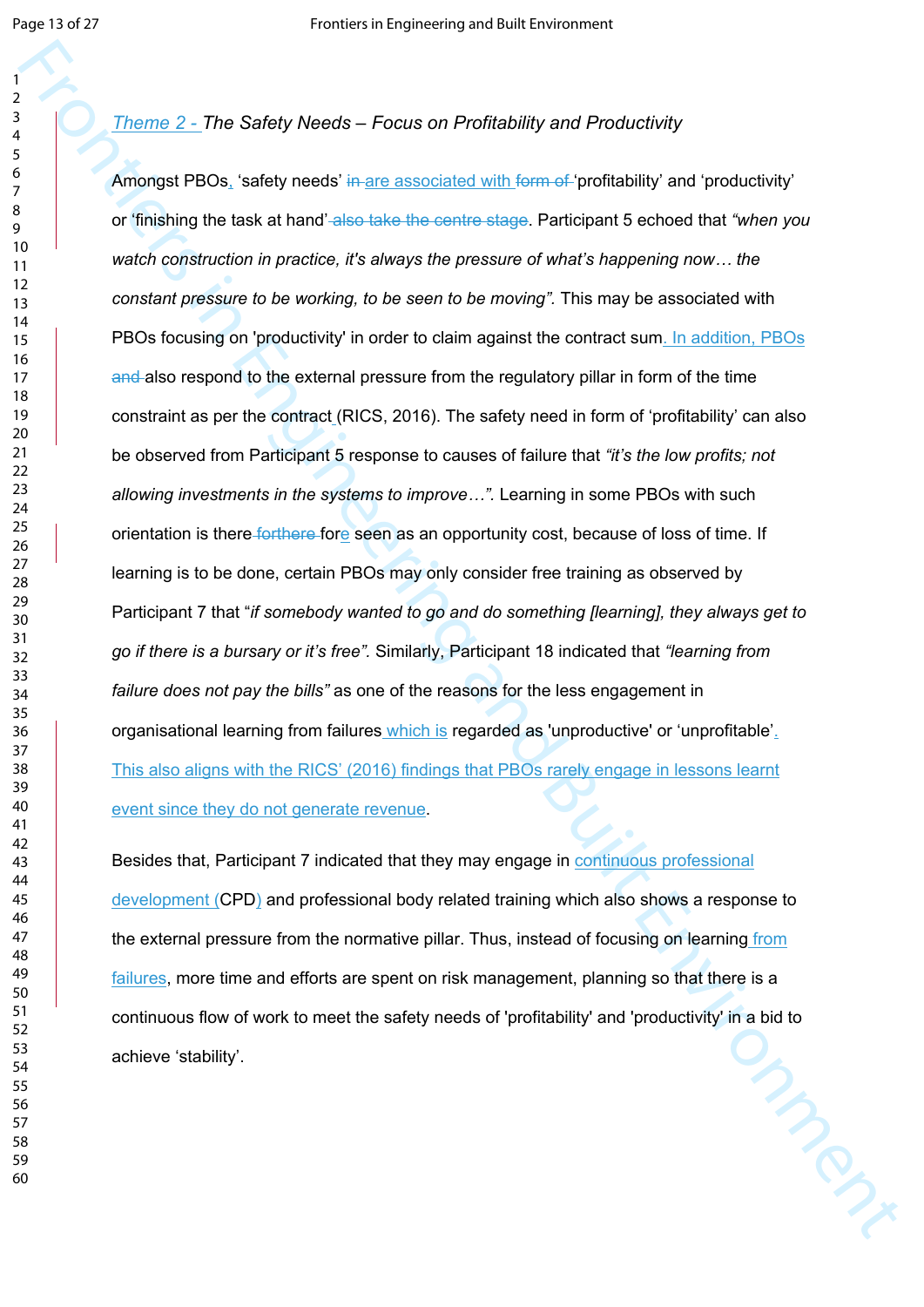#### *Theme 3 - Affiliation Needs - Repeat Business*

From S - Affilied for Needa - Repeat Business<br>
Affiliation meets are assumidate with migrant business since PROs also regard project failure<br>
se al laiot of repeat business: Clabcomby, Participans in the response to how th Affiliation needs are associated with repeat business since PBOs also regard project failure as a lack of 'repeat business'. Elaborately, Participant 14 in response to how they measure failure indicated that *"Repeat business of course, getting certain works from the same client … definitely is a success factor".* Similarly, Participant 16 observed that *"the ultimate success for us as a business is getting repeat business with a client…".* However, with the focus on 'repeat business', PBOs may not freely discuss failure in order to remain in good standing with the client for 'repeat business' opportunities by ending a project on a good note. This aligns with the (RICS, (2016, p. 10) findings that in construction *"Meeting the client is more about impressing them than dwelling on problems and can be a great exercise in self-promotion"*. Consequently *Instead*, failures may be hidden or externalised which hinders possibilities of learning from such failures. Such response to failure may also be associated with what Schwarz *et al.* (2021) term as 'voluntaristic' perspective which regards failures as terminal and should be avoided.

### *Theme 4 - Self-Esteem Needs - Reputation and Partnering Need*

Self-esteem needs are associated with PBOs' considering 'reputation' and 'partnering'. Therefore, appreciate learningPBOs may engage in self- since they value the need to be 'respected' or 'appreciated'. This also shows the interconnected nature of the PBOs within the sector. To that end, they mayreflection -reflect and where possible, learn from past failures in order to to better improve their reputation and partnering opportunities. Project failure or success is also measured against being awarded or recognised through industry awards. For instance, Participant 6 echoed that on a *"…successful project… you finish, obviously you get testaments of the client, we also put projects forward for awards, successful ones".*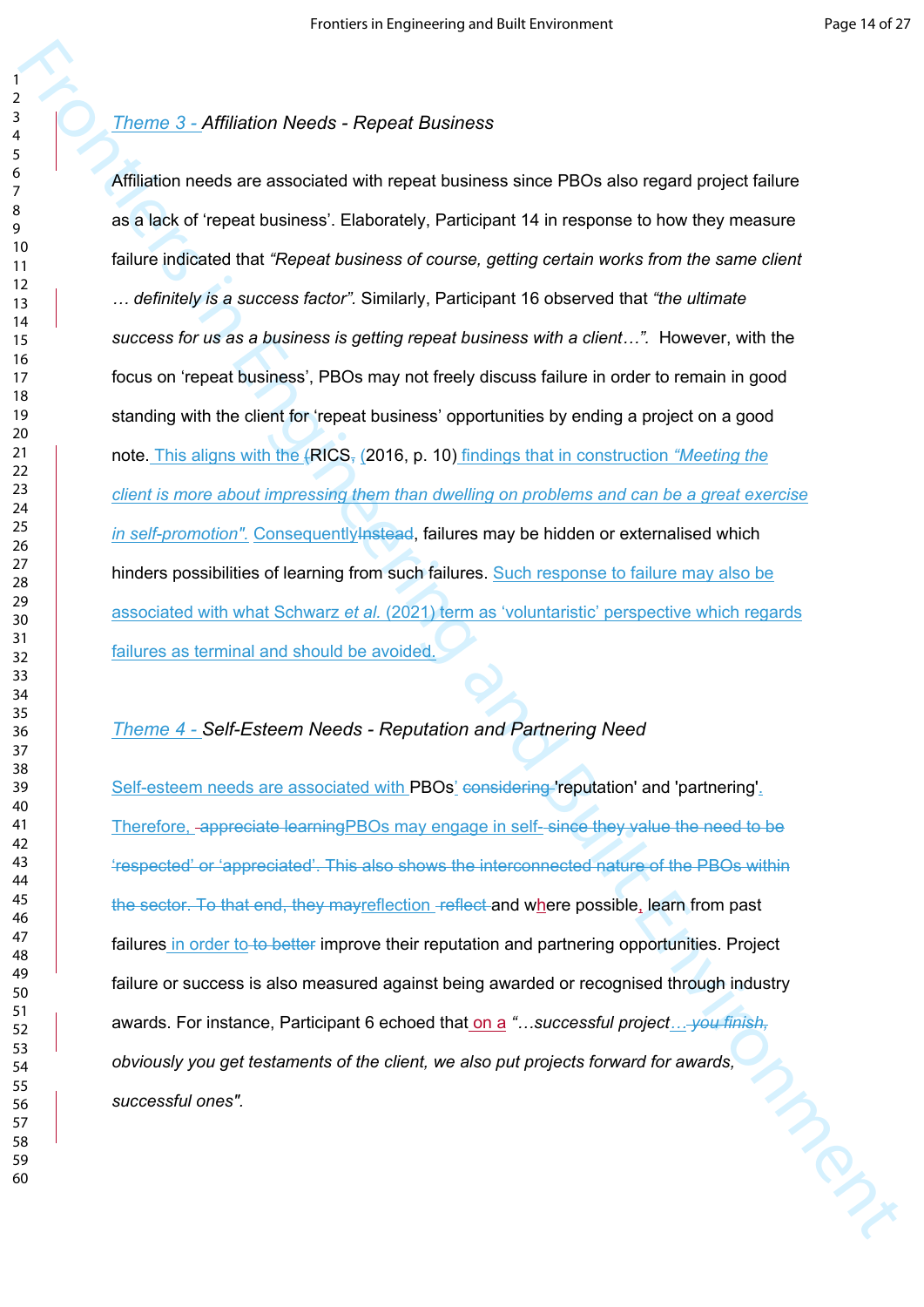Frontier teaming by observing other competitions' failures may be practiced (through case<br>
studies as included by the fighter of single term in the time in the description for case on these<br>
probation and Built Built Envir Though learning by observing other competitors' failures may be practised (through case studies as indicated by Participant 14) most PBOs in this categorymay focus on 'best practice' and 'legislation' related learning, which require conformance and professionalisation of practices (DiMaggio and Powell, 1983), instead of lessons from failures. For instance, Participant 8 indicated that departmental learning follows legislation or best practice needs while Participant 6 indicated quality and environment ISO certification. This is response to regulatory and normative pillar related pressures which require conformance and professionalisation of practices (DiMaggio and Powell, 1983). In doing so, PBOs focus on building and protecting their 'reputation' by engaging in 'legitimate' training and practices. On the contrary, this may hinder the process of organisational learning from failure. This is because PBOs may not be too keen to share their own failures in fear of harming their reputation since that may show a lack of 'good practice' within the firm. This aligns with 'impression management' tendencies (excuses and externalisation of failure) observed by Kibler *et al.* (2021) in order to maintain their reputation.

# *Theme 5 - Self-Actualisation Needs - The Learning and Sharing of Failures Needs*

The typical theoretical argument is that a PBO, having met its other competing needs may now feel that they can openly share their failures and lessons as competitiveness is not threatened. Such a state can be likened- to a 'Show' or 'Demonstrative Impression Management' response to failure where there is full disclosure of failure-related information (Kibler *et al.*, 2021). The interviews provided some evidence of this happening; albeit infrequently. Participant 17 indicated that their company is receptive to being told by subcontractors when they have failed, and equally in turn, have encouraged them to be open about their failures. This is because their firm believes that both parties may become profitable by learning from past mistakes. To support such learning, a PBO may have also built internal systems for learning from failure which enable the identification and sharing of failure lessons (Participant 8). However, the danger at this stage is that a PBO may be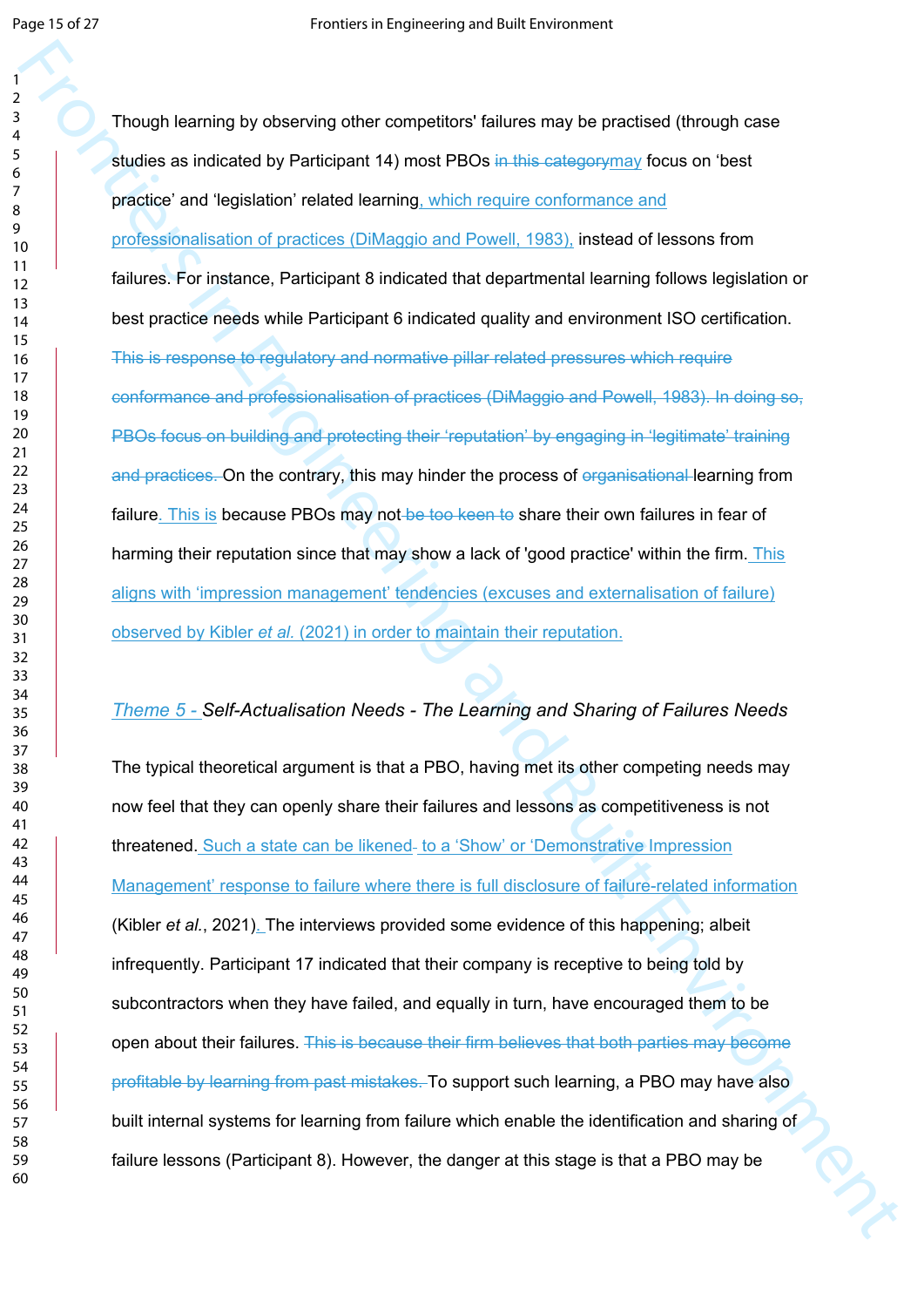Frontiers in the main of the main of the main of the main of the main of the main of the main of the main of the main of the main of the main of the main of the main of the main of the main of the main of the main of the m overconfident, and may not consider learning from other PBO's failures by believing in their own systems (Participant 11). In such cases, it may even be difficulty to anticipate failures, least accept them when they occur. Hence, the very response to good practice, in institutionalisation (Oliver, 1991), decouples the organisation from reviewing and learning from other players making it vulnerable to failure (Oliver, 1991). This may lead an organisation succummbing to what is referred to as the 'success paradox' (Audia *et al.,* 2000 cited in De Keyser *et al.,* 2021). This is a situation where 'leading or successful organisations' with good practice (in 'project management' and 'risk management'), may be blinded by its own success and may not consider learning from other firms' failures.

However, consideringon the basis of Maslow's (1943) assumption that 100% self-satisfaction is not possible to attain orand measure, and PBOs at this level still focus on other needs such as 'profitability' and 'productivity'. Similarly, Alderfer's (1989) arguements that when the higher-level needs are met, one will spend twice as much energy on meeting the lower needs, it can be argued. that Therefore 'profitability' and 'productivity' remain a perennial focus among PBOs regardless of their present needs. Hence, more resources and time on a project may be dedicated to being 'productive' instead of learning.

# **DISCUSSION**

In a bid to improve project and buildings performance, there is an increased call within the sector to shareorganisations are being encouraged to learn from past-project failures (RICS, 2016; Zaharee *et al.*, 2021). However, the collective belief among the PBOs is that sharing failure lessons affects their competitiveness negatively. This is influenced by the external environments expectation of conformity. Thus, the study suggests that in order to encourage PBOs to learn from their past failures and share them sector wide, it is worth highlighting how such will will help improve performance instead of it being a threat on their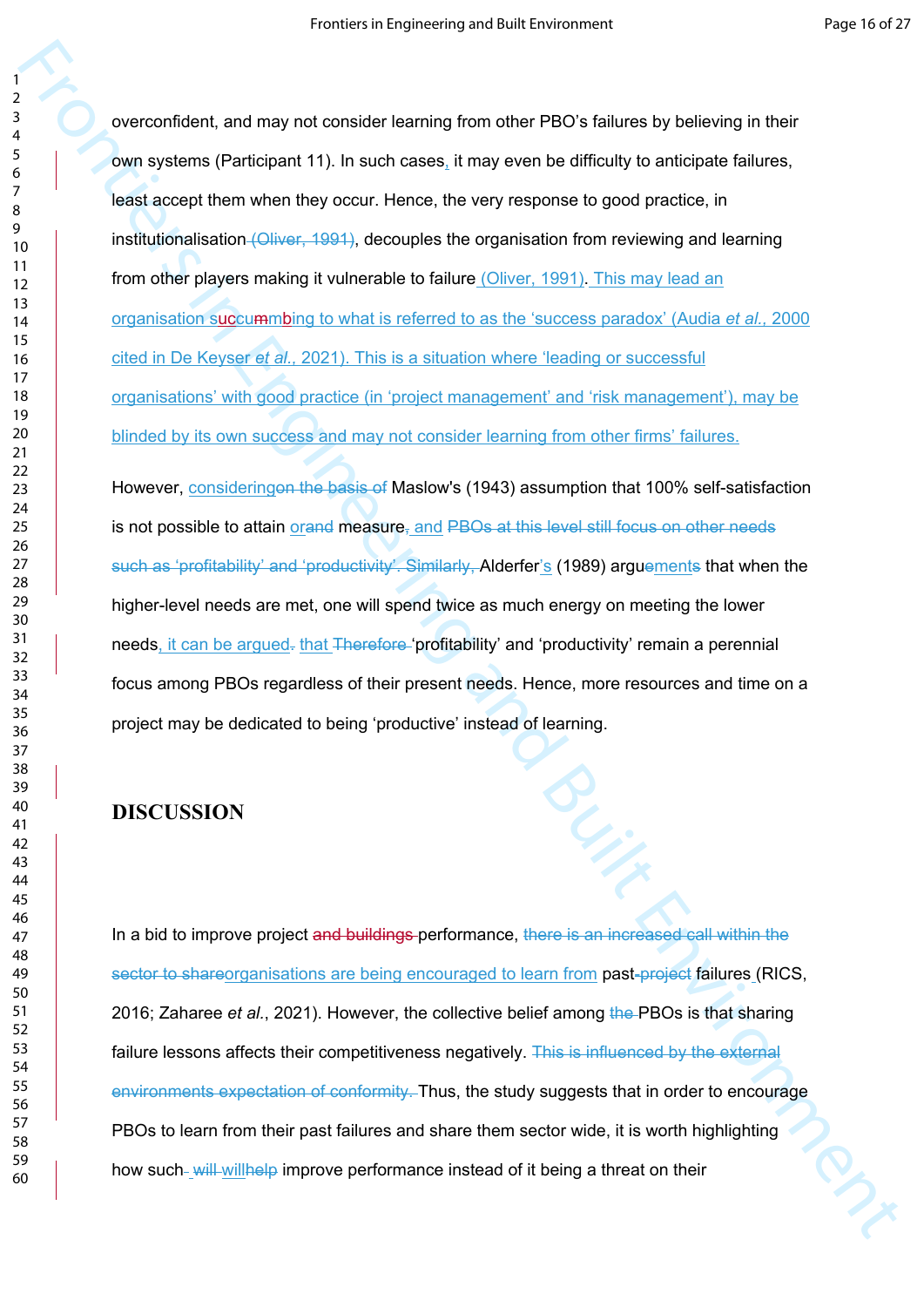competitiveness or social worthiness. For instance, Participants 2 and 14 reasoned that lessons learnt from past failures improves their bidding or competitiveness by demonstrating how they handled past projects. Similarly, the RICS (2016) observe that lessons learnt from past projects improves the delivery and performance of future projects while (Zaharee *et al.*, (2021) reasons that learning from failure improves innovation.

On a the contrary, such benefits of lessons from failure are never realised since PBOs respond (ssuccumb) to institutional pressures as observed by Oliver's (1991, p. 149) that *"….institutional theory illustrates how the exercise of strategic choice may be pre-empted when organizations are unconscious of, blind to, or otherwise take for granted the institutional processes to which they adhere".* This has seen PBOs focusing more on good practice or tested methodologies from professional bodies without appreciating the value of learning from failures and at times experiencing similar failures or even sharing them with peer PBOs.

For interesting and the matterial particle is a specifical particle in the matterial particle interesting<br>
The matterial particle interesting and Built Control and Built Control and Built Engine Control and Built Control a Additionally, this study we agrees with Friedman *et al.* (2005), who argue against utopian approaches to organisational learning which simplify learning by suggest that it can be achieved byencouraging the use of  $\theta$  achieved by Evidently,  $\pm$  the needs that PBOs try to meet internally versus the external institutional pressure (Oliver, 1991; Santos and Pache, 2010) demonstratess only one aspect of the dynamic and complex nature of learning from project -related failures (Oliver, 1991; Santos and Pache, 2010). Accordingly, we side with Sage *et al.* (2013) who argue against the performative approach to understanding failure via success factors (such as productivity), and recommend instead thatTherefore, for effective learning from failure,-failure must be viewed from socioal-culturaleconomic, cultural and political factors should be consideredpoint of view. On the contrary, tSee tThe findings summarised in Supplementary 1 Table in Table 2which highlights a focus on performatives such as profitability, competitiveness and productivity. This, which . Such findings which aligns with (Dekker's, (2013) argument that findings of factors which focusing on profit is one of the key factors that lead to a drift in failure.  $-$  Dekker (2013, p. 245) adds that failure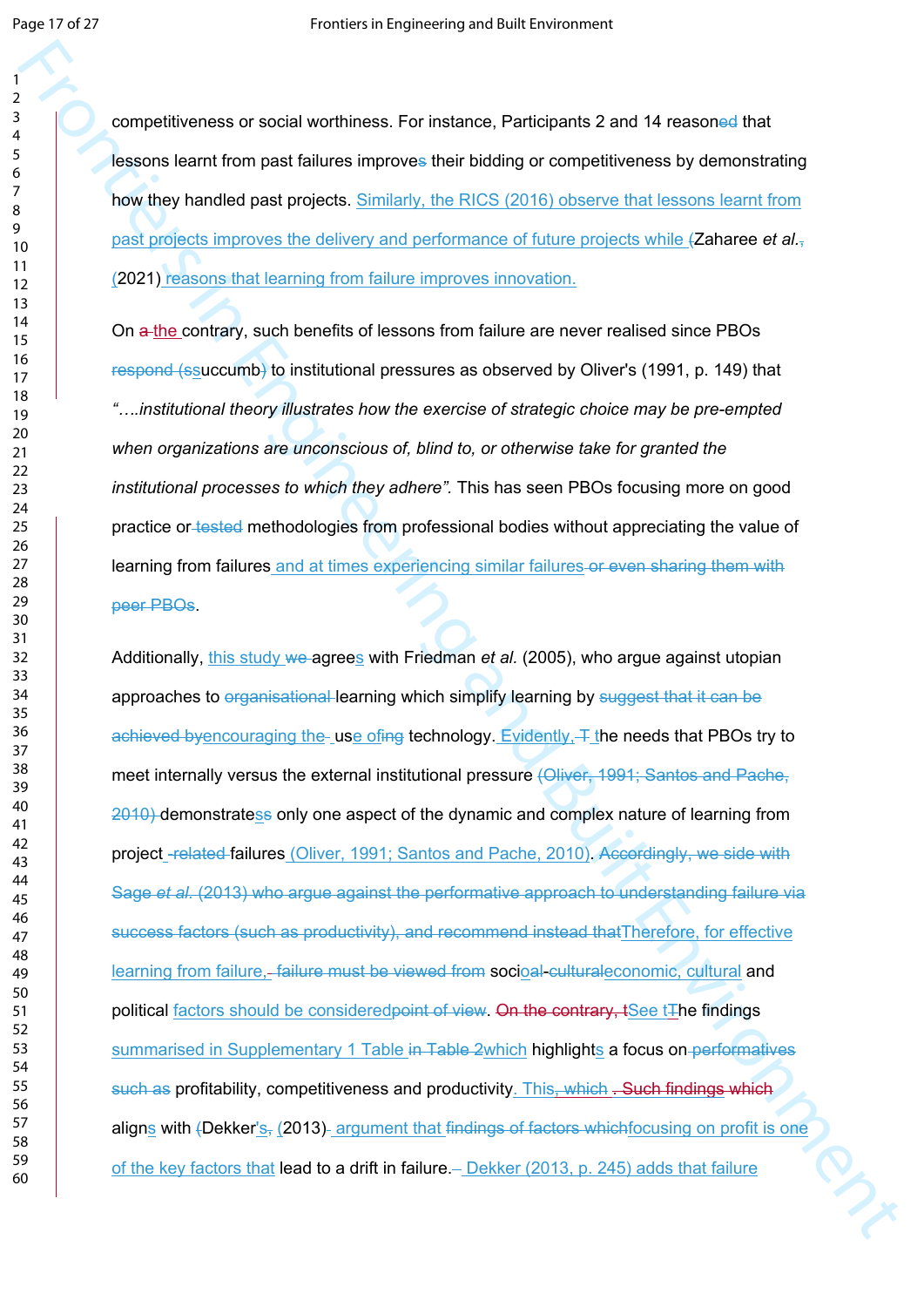occurs *"While pursuing success in a dynamic, complex environment with limited resources and multiple goal conflicts, a succession of small, everyday decisions eventually produced breakdowns on a massive scale.* 

**Insert - Table 2: PBOs Needs - Competitiveness, Profitability and Productivity**

Based on Table 2, Therefore, in order to encourage organisational learning from failures, this study argues that PBOs' profitability should be among the key performance indicators on the performance of theof a buildingproject. This is because since PBOs' rarely engage in learning due to focusing on their supposedly 'safety' needs of 'productivity' and 'profitability' which also leads to failure.

From the maximum success in a dynamic complex environment with initiat resources<br>
Any number and a concession of small, everyong viscilitative synchronic synchronic synchronic synchronic synchronic synchronic synchronic sy Therefore, PBOs may be encouraged to learn from failures by demonstrating how such learning enables them achieve their identified needs. HenceTherefore, in cases where PBOs' 'safety needs" and other needs are met, they may fully focus on meeting the client's needs and may feel "safe" to learn from their failures and share their lessons openly. In addition, the study agrees We also agree with Participant 5 reasoning that clients need to stop *"pressurising people from the top, and just trying to get them to cut costs, [to instead thinking] I want them to do it by being more efficient and more effective because I can get a better product and I will get more for less".*

In summary, by Table 3 below gives a summary of our framework bconsideringased on Maslow's (1943) hierarchy of needs, PBOs' vying needs in relation to organisational learning from failure are grouped in three categories; 'Ssocial – reputation, networking, partnering, repeat business)'; 'Eeconomic – profitability and productivity' and, 'Ceompany Ggoals – learning from failure and competitiveness) (SEG). See Supplementary 2 Table for details.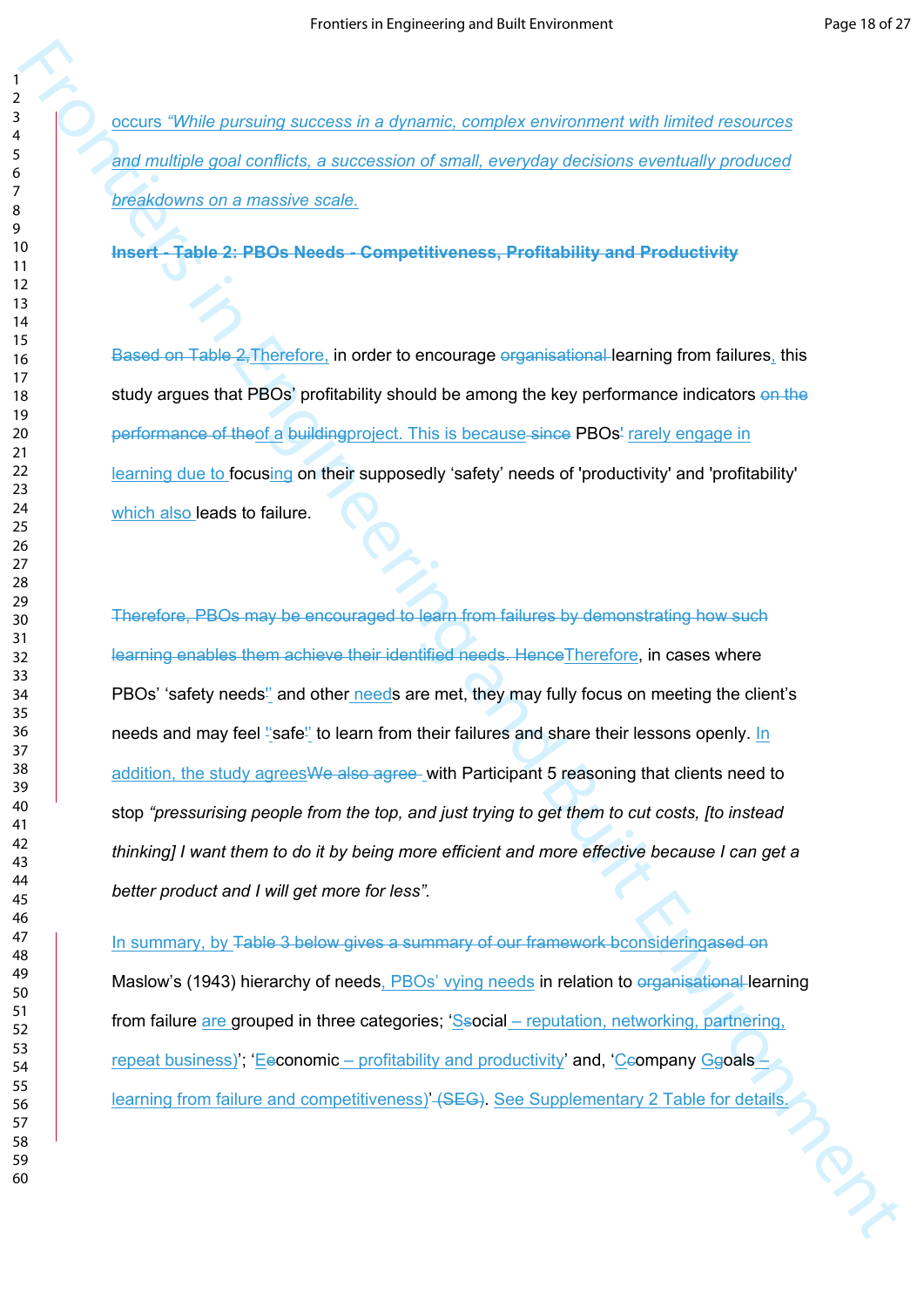# **Insert - Table 3: Framework of PBOs' Vying Needs and Influence of Institutions on PBOs Learning.**

From an institutional point of view. Table 3 illustratesthis illustrates how PBOs struggle to balance learning from past failures with the two aspects of social worthiness and stability or profitability. For instance, in trying to achieve social worthiness through 'reputation', networking and 'partnering', failures are hidden or not shared. Equally, in pursuit of stability in form of productivity and profitability, PBOs engage more in continuous work or pursue future works as opposed to learning from past projects and failures.

# **CONCLUSIONS AND RECOMMENDATIONS**

From the matrix in Englishering the state of the matrix in the system of the matrix is the matrix of the matrix in the matrix in the matrix in the matrix in the matrix in the matrix in the matrix in the matrix is the matri The study establishes that besides organisational learning from past failures, PBOs are faced with the following vying needs which should be addressed for effective learning from failure: 'competitiveness', 'profitability and productivity', 'repeat business', 'reputation and partnering' and 'self-actualisation in learning from failure (the ability to learn and share the failure lessons). This is because PBOs are required to respond to the external pressures which mostly call for legitimacy, compliance and stability in their operations which are also driven by project constraints. Additionally, we argue that instead of considering learning from project-related failure as a competing need, it must be regarded as an opportunity for satisfying these very needs, both internally and externally. Hence, we conclude that if meaningful learning from failure within and across PBOs is to be achieved it remains important to show how it contributes to meeting these needs.

 The identified needs are not exhaustive becauseSince there are several other demands that PBOs aspire to achieve such as sustainability, innovation and proficiency in project and risk management, the identified needs are not exhaustive.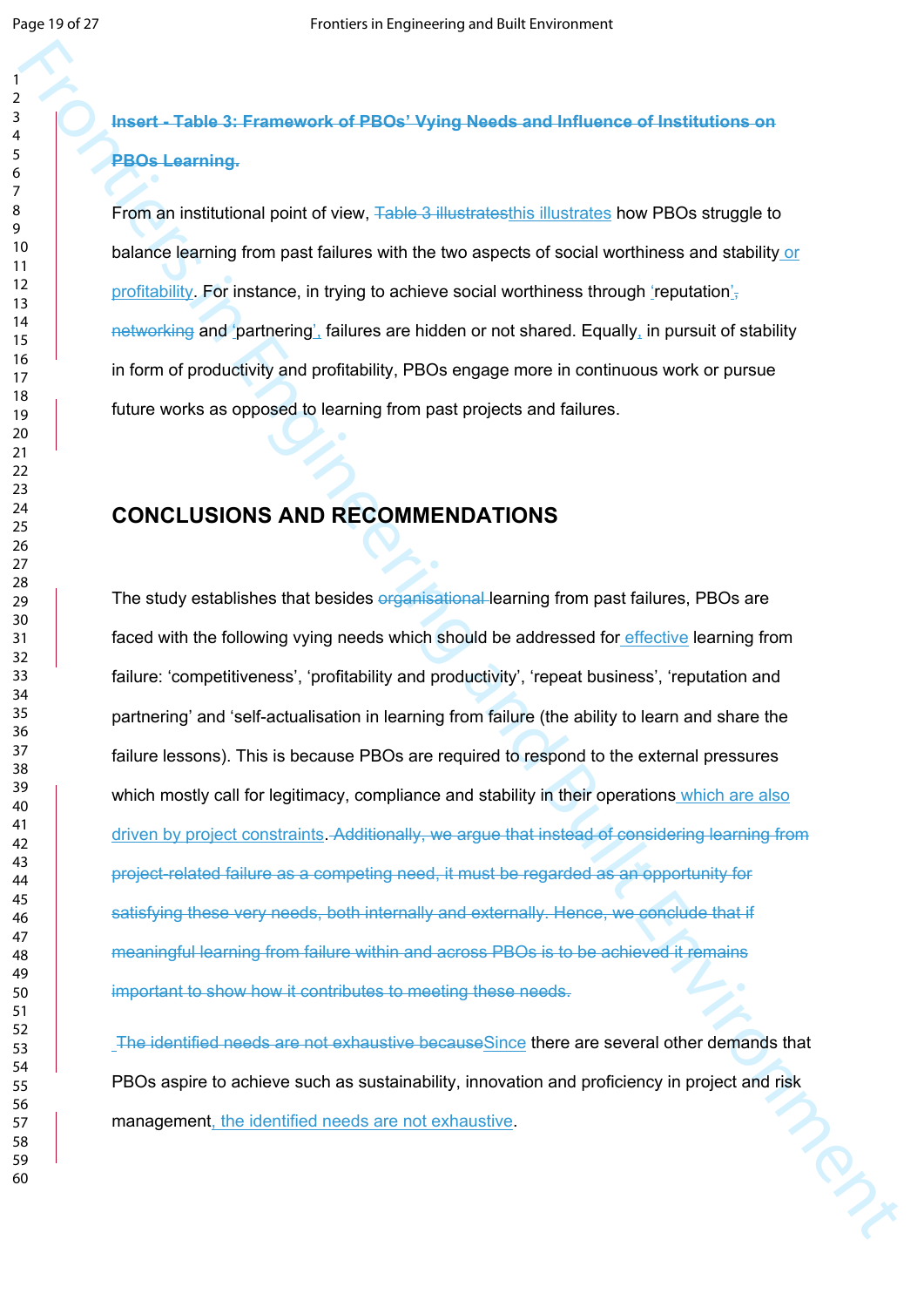The findings are limited based on the small number of participants and realising the limitation of Maslow's approach of uniformity of needs and situations. The study being part of an ongoing PhD research, the framework is yet to be verified but serves as basis for further studies in learning from past experiences such as project-related failures.

Frontiers is the main of the small number of participants and realising the limitation<br>of Maskwys supposed of unitarity of rieds and allowed to the stress part of an<br>engineering and the mass of unitarity of the small of th HoweverNevertheless, besides highlighting the institutional influence on learning from failure, the findings, This may also assist in understanding the challenges and context that may lead to PBOs slow adoption or response to external demands such as adopting new regulations, tools and practices. This is because PBOs since they are more focused on meeting their internal needs such as profitability, productivity and competitiveness. Therefore, the implication for actors (including policy makers) within the construction industry, is that for successful adoption and implementation of new regulations or methodologies, there has to be a balance between external demands and internal needs of PBOs. Consequently instead of simply viewing project success via meeting the client's needs, the findings demonstrate that PBOs' profitability (and other needs) should be part of the success criteria. Therefore, instead of considering learning from project-related failure as a competing need, it must be regarded as an opportunity for satisfying these very needs. With regard to future studies, the findings reveal that the influence of institutions and norms on learning within the construction sector is rarely considered. Instead, organisations are more focused on internal technological and strategic mechanisms (Morris and Geraldi, 2011). Unterhitzenberger (2021) also notes that studies at this level (organisational) mostly focus on individuals and teams. Hence, future studies should take a wider context (sectoral level) of learning from failure by discussing the influence of institutions on the learning process.

# **REFERENCES**

Alderfer, C. P. (1989) 'Theories Reflecting My Personal Experience and Life Development', *The Journal of Applied Behavioral Science*, 25(4), pp. 351–365.

Bozyigit, S. (2021) 'Evaluation of Maslows Hierarchy of Needs Theory witin the Context of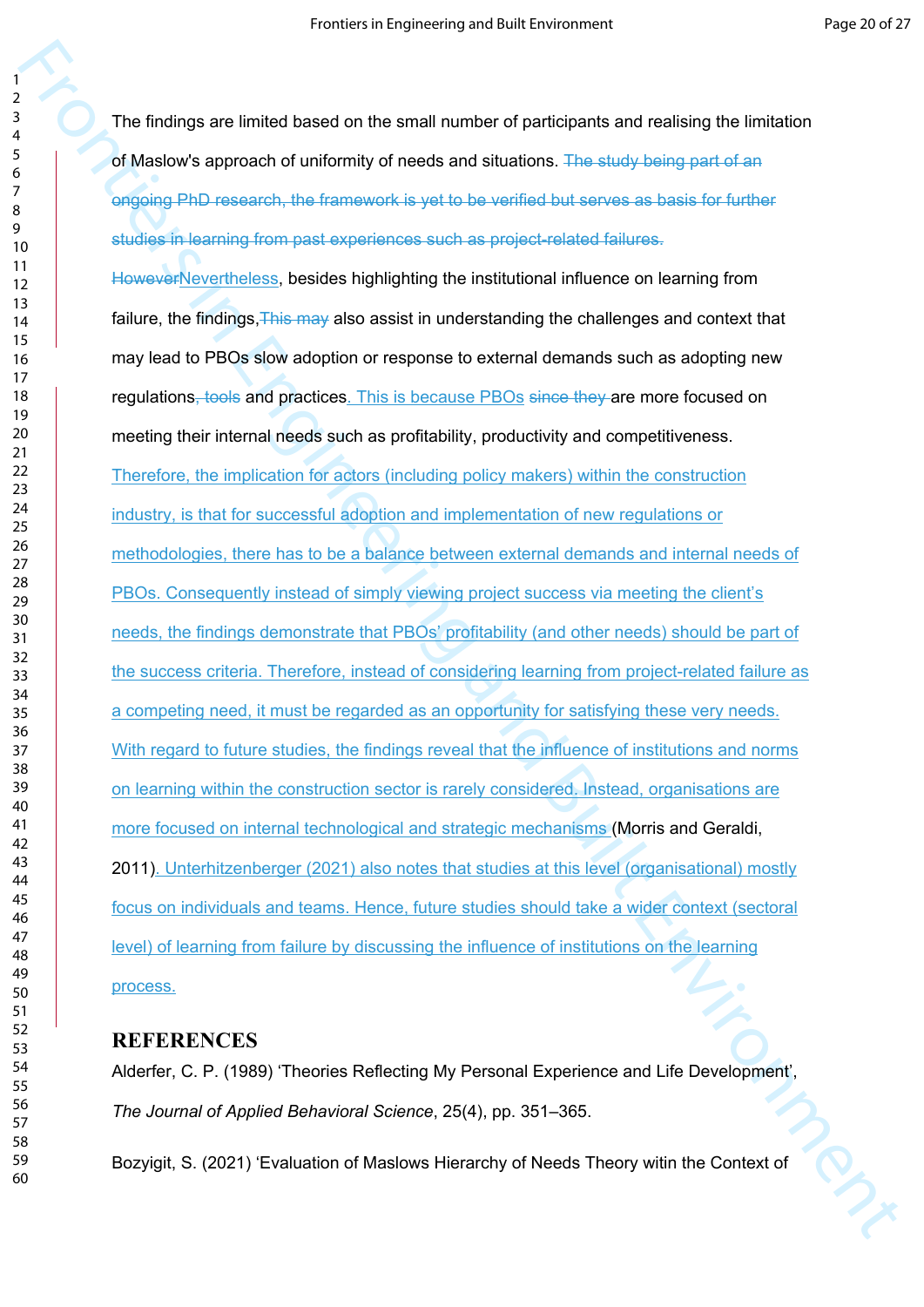COVID-19 Pandemic', in *Understanding The Consumer Behaviour During Covid*. Tarsus: Akademysan, pp. 51–68.

Frontiers in Engineering and Theoretical Properties in Consumer Reference Covid Tereus:<br>
From A. (2013) Secient Research Methods 48: edn. Oxford: Oxford University Pross.<br>
From A. (2013) Secient Research Methods 48: edn. O Bryman, A. (2012) *Social Research Methods*. 4th edn. Oxford: Oxford University Press. Dekker, S. W. A. (2013) 'Drifting into failure: Complexity theory and the management of risk', *Banerjee, S. (Ed.), Chaos and Complexity Theory for management: Nonlinear Dynamics*, pp. 241–253.

DiMaggio, P. J. and Powell, W. W. (1983) 'The Iron Cage Revisited : Institutional Isomorphism and Collective Rationality in Organizational Fields.', *American Sociological Review*, 48(2), pp. 147–160.

Friedman, V. J., Lipshitz, R. and Popper, M. (2005) 'The mystification of organizational learning', *Journal of Management Inquiry*, 14(1), pp. 19–30.

Gemünden, H. G., Lehner, P. and Kock, A. (2018) 'The project-oriented organization and its contribution to innovation', *International Journal of Project Management*, 36(2018), pp. 147– 160.

Kaur, A. (2013) 'Maslow ' s Need Hierarchy Theory :', *Maslow's Need Hierarchy Theory: Applications and Criticisms*, 3(10), pp. 1061–1064.

Kerlin, J. A., Peng, S. and Cui, T. S. (2021) 'Strategic responses of social enterprises to institutional pressures in China', *Journal of Asian Public Policy*, 14(2), pp. 200–224. doi: 10.1080/17516234.2020.1848249.

De Keyser, B., Guiette, A. and Vandenbempt, K. (2021) 'On the dynamics of failure in organizational change: A dialectical perspective', *Human Relations*, 74(2), pp. 234–257. doi: 10.1177/0018726719884115.

Kibler, E. *et al.* (2021) 'Post-failure impression management: A typology of entrepreneurs' public narratives after business closure', *Human Relations*, 74(2), pp. 286–318. doi: 10.1177/0018726719899465.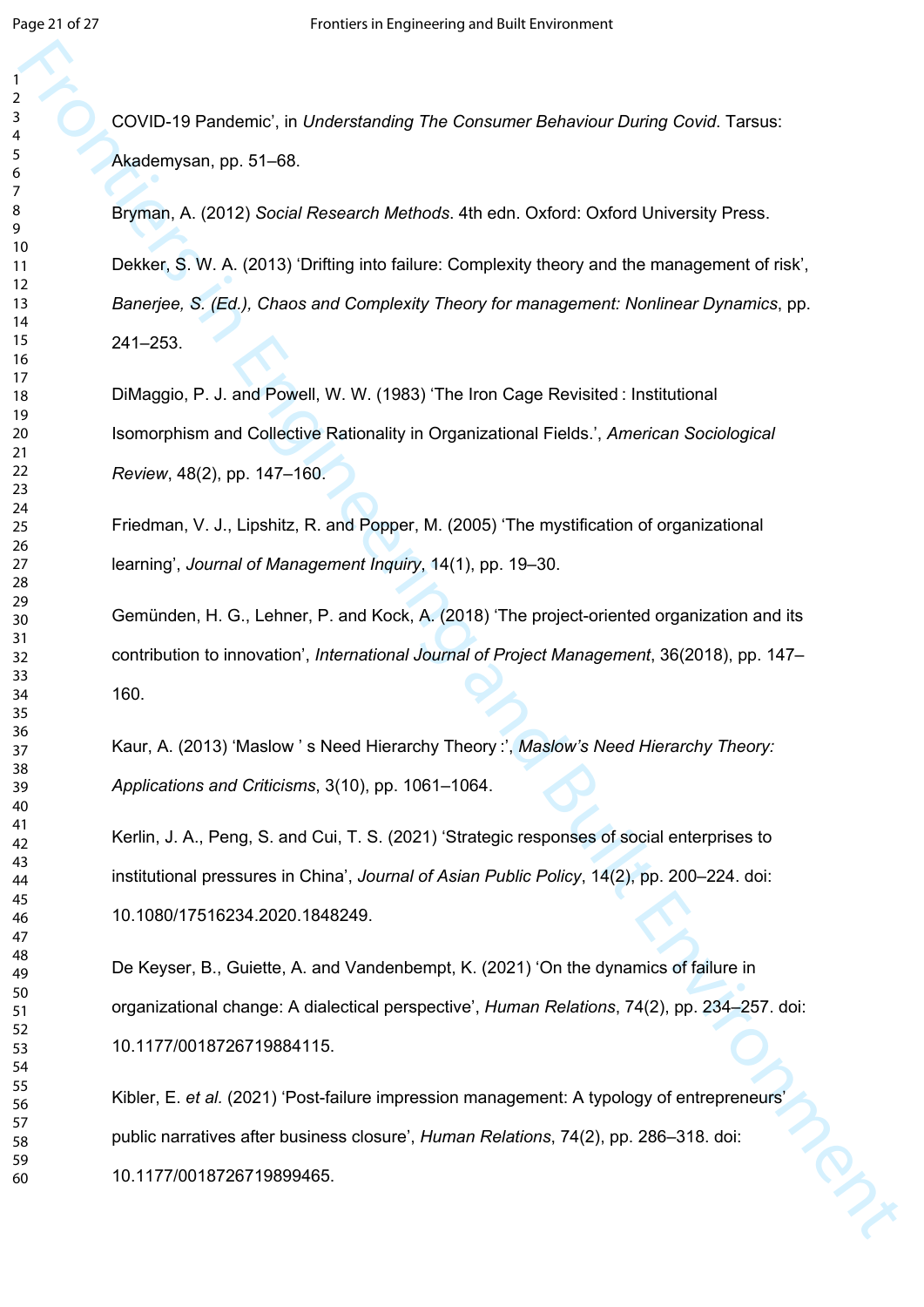Kuipers, S. and Wolbers, J. (2021) 'Organizational and Institutional Crisis Management', *Oxford Research Encyclopedia of Politics*, (March), pp. 1–27. doi: 10.1093/acrefore/9780190228637.013.1611.

Frontiers, 5. and Wolbers, J. (2021) Organizations and Institutional Crisis Management,<br>
Cyclocy Research Encyclopedia of Points, Material, pp. 1–27, cot:<br>
10.0234ordfree/760-00022637.013.1611.<br>
10.0234ordfree/760-00022637 Madsen, P. M. and Desai, V. (2010) 'Failing to learn? the effects of failure and success on organizational learning in the global orbital launch vehicle industry', *Academy of Management Journal*, 53(3), pp. 451–476.

Maslow, A. H. (1943) 'A theory of human motivation', *Psychological Review*, 50, pp. 370– 396. doi: 10.4324/9781912282517.

Miterev, M., Mancini, M. and Turner, R. (2017) 'Towards a design for the project-based organization', *International Journal of Project Management*, 35(3), pp. 479–491.

Morris, P. W. G. and Geraldi, J. (2011) 'Managing the institutional context for projects', *Project Management Journal*, 42(6), pp. 20–32.

NAO (2020) *Investigation into the rescue of Carillion's PFI Hospital Contracts*. London.

Oliver, C. (1991) 'Strategic Responses To Institutional Processes', *Academy of Management Review*, 16(1), pp. 145–179. doi: 10.5465/amr.1991.4279002.

RICS (2016) *Lessons learned - RICS guidance note, Global.*, *RICS guidance note*. London. doi: 10.4324/9781315769363-25.

Santos, F. and Pache, A.-C. (2010) 'When Worlds Collide: The Internal Dynamics of Organisational Response to Conflicting Institutional Demands', *Academy of Management Review*, 35(3), pp. 455–476.

Schwarz, G. M., Bouckenooghe, D. and Vakola, M. (2021) 'Organizational change failure: Framing the process of failing', *Human Relations*, 74(2), pp. 159–179. doi: 10.1177/0018726720942297.

Sharma, S. and Lenka, U. (2019) 'How organizations learn: models uncovering the black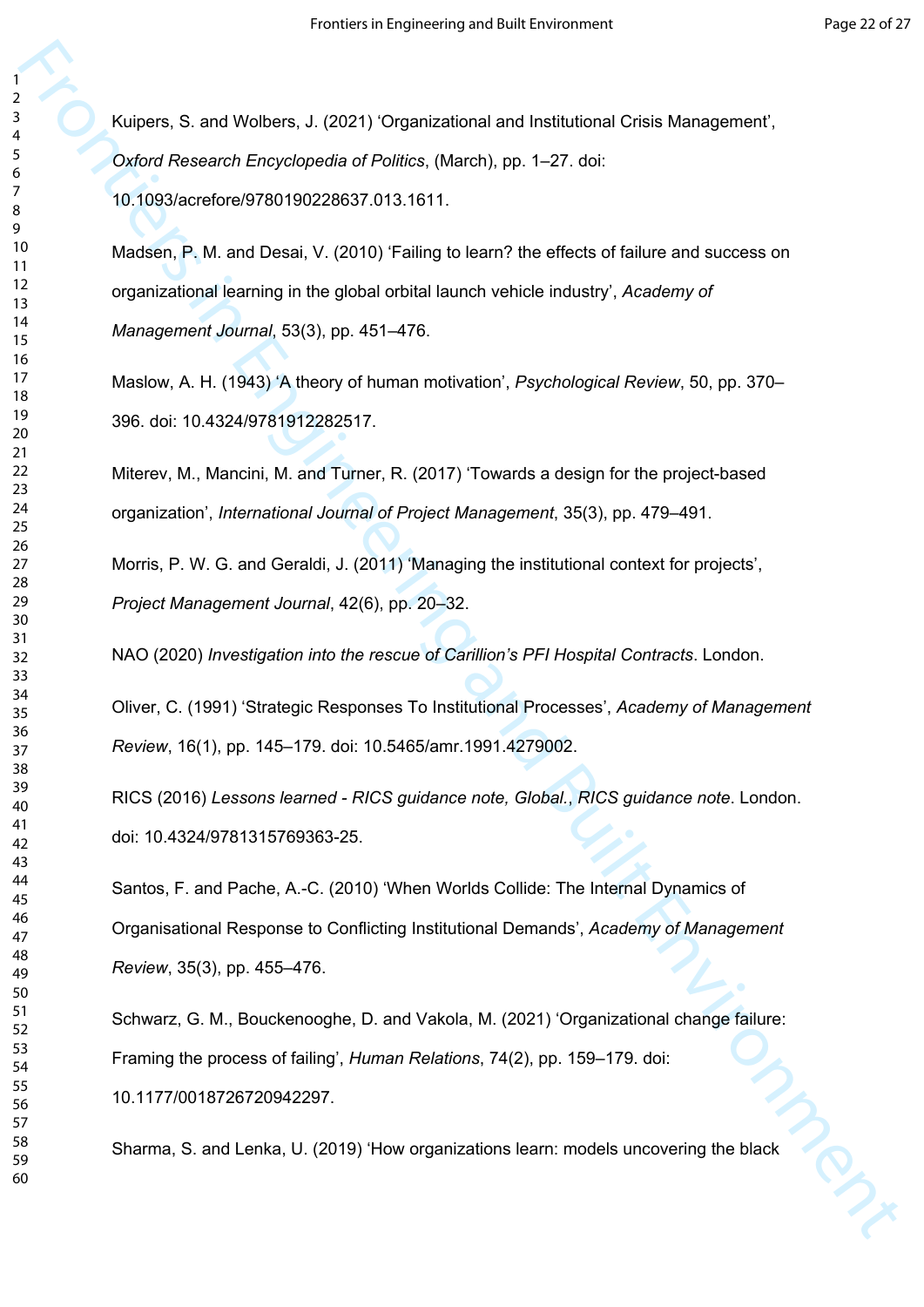box', *Development and Learning in Organizations*, 33(1), pp. 20–23.

Unterhitzenberger, C. (2021) 'Project Management Journal Special Issue on Project Behavior - Editorial', *Project Management Journal*, 52(6), pp. 527–530.

Yeo, R. K. (2005) 'Revisiting the roots of learning organization: A synthesis of the learning organization literature', *Learning Organization*, 12(4), pp. 368–382.

Yin, J. and Jamali, D. (2021) 'Collide or Collaborate: The Interplay of Competing Logics and Institutional Work in Cross-Sector Social Partnerships', *Journal of Business Ethics*, 169(4), pp. 673–694. doi: 10.1007/s10551-020-04548-8.

Fallur Wennagen.<br>Built Engineering School Contract Contract on Manuson Zaharee, M. *et al.* (2021) 'How Companies Can Benefit from Brilliant Failures: Despite the stigma surrounding failure, companies can use failure to learn, pivot, and achieve success thus failing "brilliantly."', *Research Technology Management*, 64(2), pp. 31–38. doi: 10.1080/08956308.2021.1865000.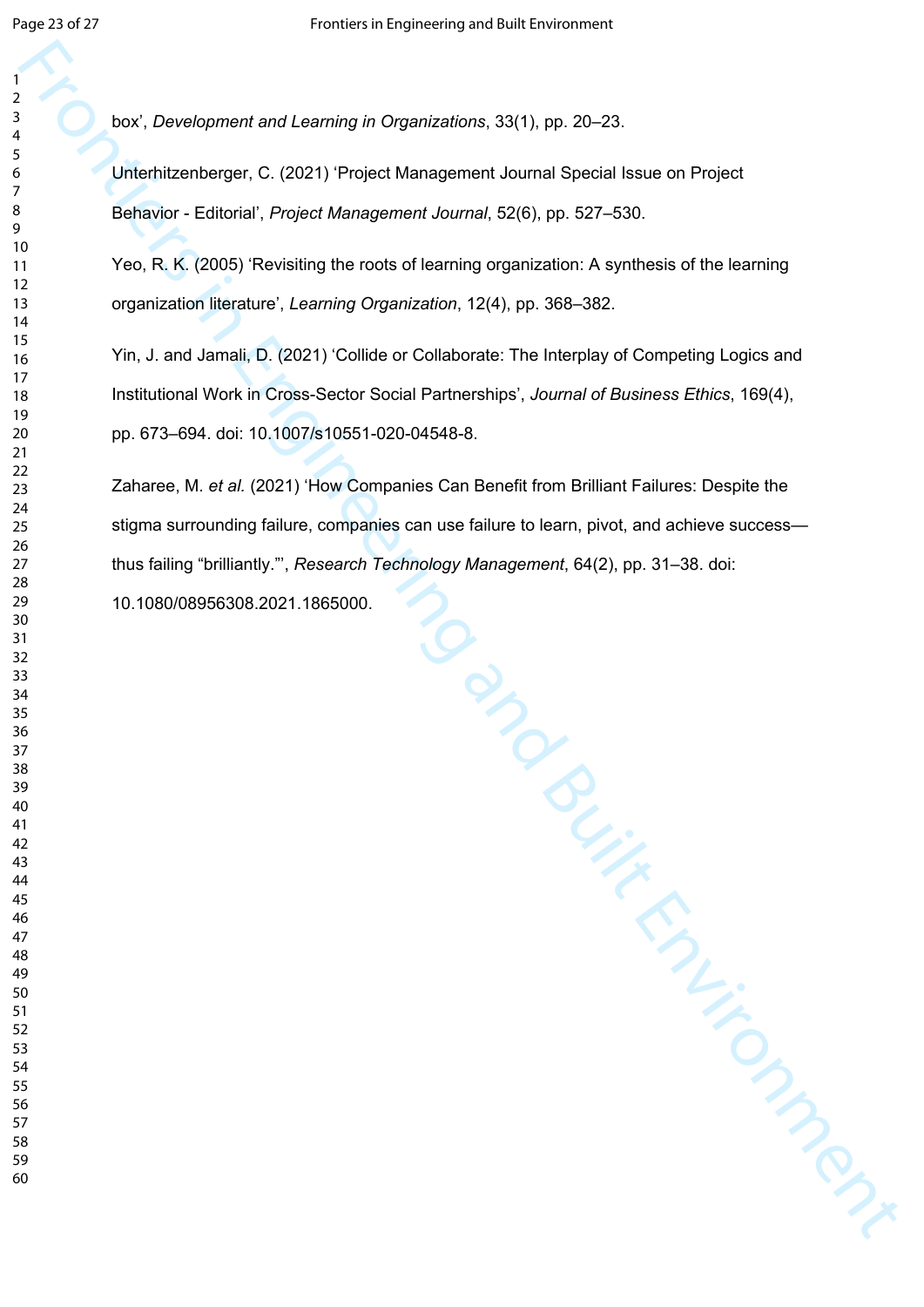# **Table 1 : Strategic Responses by Organizations to Institutional Processes**

| <b>Strategies</b>   | <b>Tactics</b>                 | <b>Examples</b>                                                                                                     |
|---------------------|--------------------------------|---------------------------------------------------------------------------------------------------------------------|
| <b>Acquiescence</b> | Habitat, Imitate,<br>Comply.   | Following demands; mimic institutional models, obey rules<br>and norms.                                             |
| <b>Compromise</b>   | Balance, Pacify,<br>Bargain.   | Balance, accommodating multiple constituents'<br>expectations; negotiate with other institutional stakeholders.     |
| Avoidance           | Conceal, Buffer<br>Escape.     | Disguising nonconformity; changing goals, activities or<br>domains.                                                 |
| <b>Defy</b>         | Dismiss, Challenge,<br>Attack. | Ignore explicit norms and values; contest rules and<br>requirements; assault the source of institutional pressure.  |
| <b>Manipulation</b> | Co-opt, Influence<br>Control.  | Import influential constituents; shaping values and criteria;<br>dominating institutional constituents and process. |
|                     |                                |                                                                                                                     |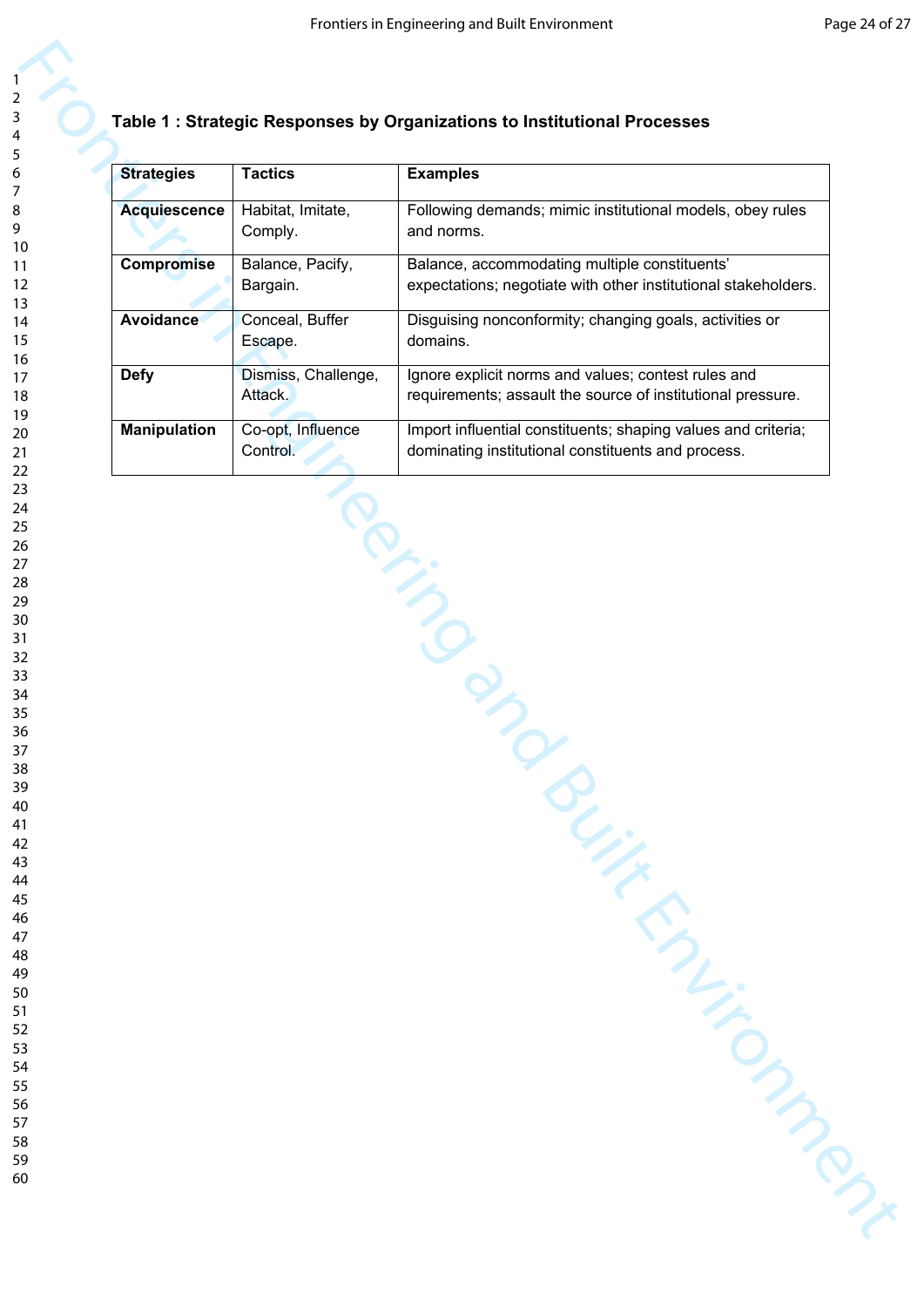|                     | <b>Table 2 Summary of Research Participants</b> |           |
|---------------------|-------------------------------------------------|-----------|
| <b>Participants</b> | <b>Experience</b>                               | Interview |

## **S'** Information

| <b>Participants</b> | <b>Experience</b> | Interview      | <b>Job Function</b>           | <b>Company Size</b>  |
|---------------------|-------------------|----------------|-------------------------------|----------------------|
|                     |                   | <b>Type</b>    |                               |                      |
| Participant 1       | 10 - 19 Years     | Face-to-Face   | <b>Director</b>               | 1 - 49 Employees     |
| Participant 2       | 10 - 19 Years     | Virtual        | Director                      | 250+ Employees       |
| Participant 3       | 30+ Years         | Face-to-Face   | <b>Civil Engineer</b>         | 250+ Employees       |
| Participant 4       | 10 - 19 Years     | Face-to-Face   | <b>Electrical Engineer</b>    | $50 - 249$ Employees |
| Participant 5       | 30+ Years         | Face-to-face   | Project Planner               | 250+ Employees       |
| Participant 6       | 20 - 29 Years     | Face-to-face   | Project Manager               | 250+ Employees       |
| Participant 7       | 30+ Years         | Face-to-face   | <b>Environmental Engineer</b> | 1 - 49 Employees     |
| Participant 8       | 30+ Years         | Virtual        | <b>Director</b>               | 250+ Employees       |
| Participant 9       | 10 - 19 Years     | Face-to-face   | <b>Director</b>               | 250+ Employees       |
| Participant 10      | $20 - 29$ Years   | Face-to-face   | <b>Director</b>               | 250+ Employees       |
| Participant 11      | $20 - 29$ Years   | Face-to-face   | Project Manager               | 250+ Employees       |
| Participant 12      | 30+ Years         | <b>Virtual</b> | Regional Manager              | 250+ Employees       |
| Participant 13      | $10 - 19$ Years   | Virtual        | Social Value Manager          | 250+ Employees       |
| Participant 14      | $20 - 29$ Years   | Virtual        | Civil Engineer                | 250+ Employees       |
| Participant 15      | $10 - 19$ Years   | Virtual        | Civil Engineer                | 1-49 Employees       |
| Participant 16      | $20 - 29$ Years   | Virtual        | Regional Manager              | 250+ Employees       |
| Participant 17      | 10 - 19 Years     | Virtual        | <b>Commercial Manager</b>     | 250+ Employees       |
| Participant 18      | 20 - 29 Years     | Virtual        | <b>Project Manager</b>        | 250+ Employees       |
|                     |                   |                |                               |                      |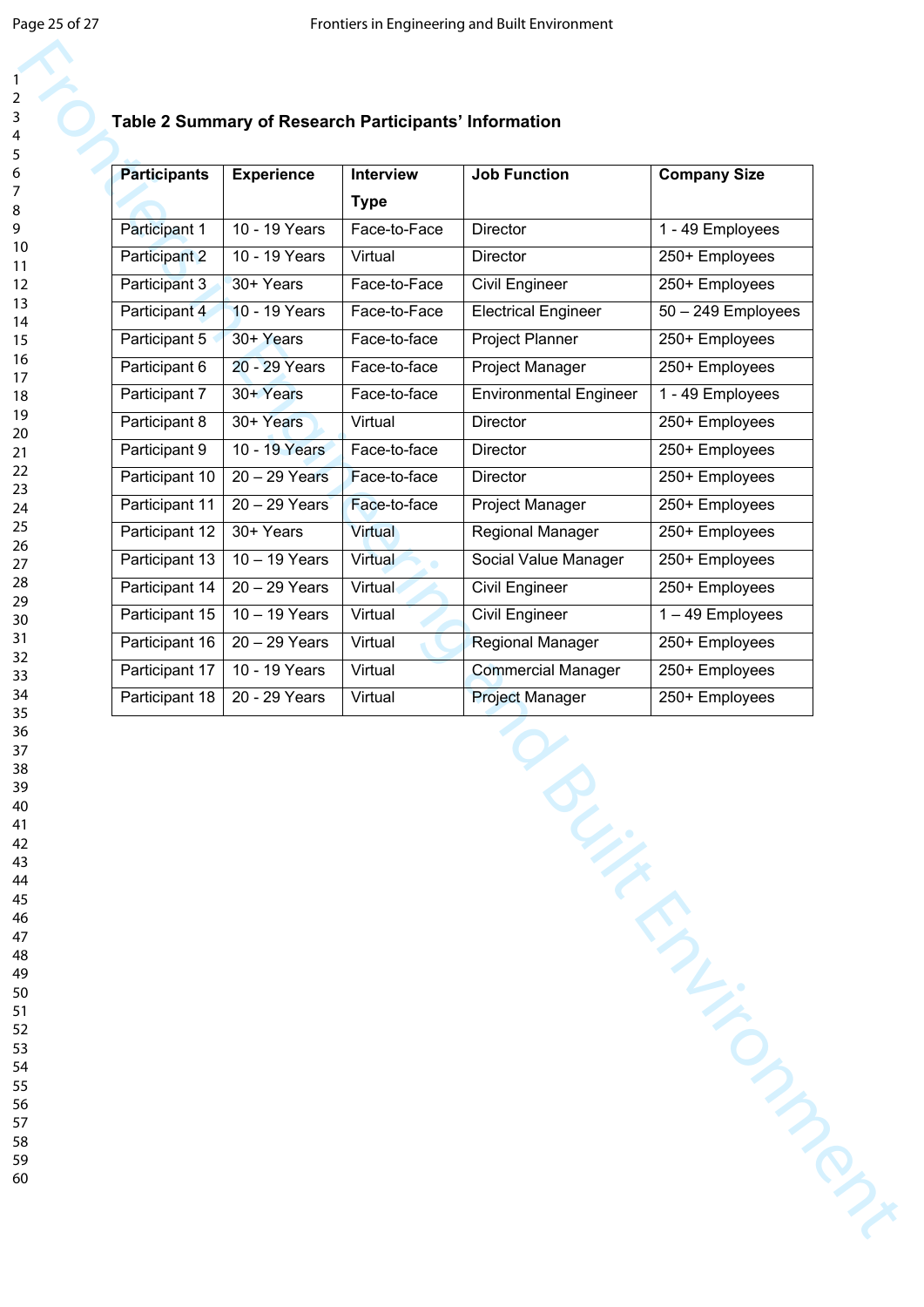| <b>Context</b>                                                    | <b>Subthemes</b>                                                                                                     | <b>Participants' Responses</b>                                                                                                                                        | <b>PBOs' Focus</b>                                     |
|-------------------------------------------------------------------|----------------------------------------------------------------------------------------------------------------------|-----------------------------------------------------------------------------------------------------------------------------------------------------------------------|--------------------------------------------------------|
| PBO <sub>s</sub> '<br>definition and<br>measuremet<br>of failure. | Redo; reworks; loss of<br>profits, loss of other<br>jobs, projects; negative<br>client feedback<br>(Participant 14). | "Loss of profit effect on project<br>delay, loose of subsequent projects<br>following on if you couldn't take them<br>on; reworks costs as well"<br>(Participant 14). | Competitiveness;<br>profitability;<br>Repeat business. |
| Causes of<br>failure.                                             | Poor estimation;<br>omitting some items;<br>under-pricing.                                                           | "Margins of profit too tight get this<br>job done as quick as we can;<br>focusing on cost reduction"<br>(Participant no 14).                                          | Safety<br>(profitability and<br>productivity)          |
| Barriers to<br>learning from<br>failure.                          | Fear of being blamed;<br>reputation; time<br>pressures;                                                              | Low margins. almost like bang, bang,<br>get the job done, put the steel and<br>quality standards at the end<br>(Participant 12).                                      | Profit, reputation,<br>and productivity.               |
|                                                                   |                                                                                                                      |                                                                                                                                                                       |                                                        |